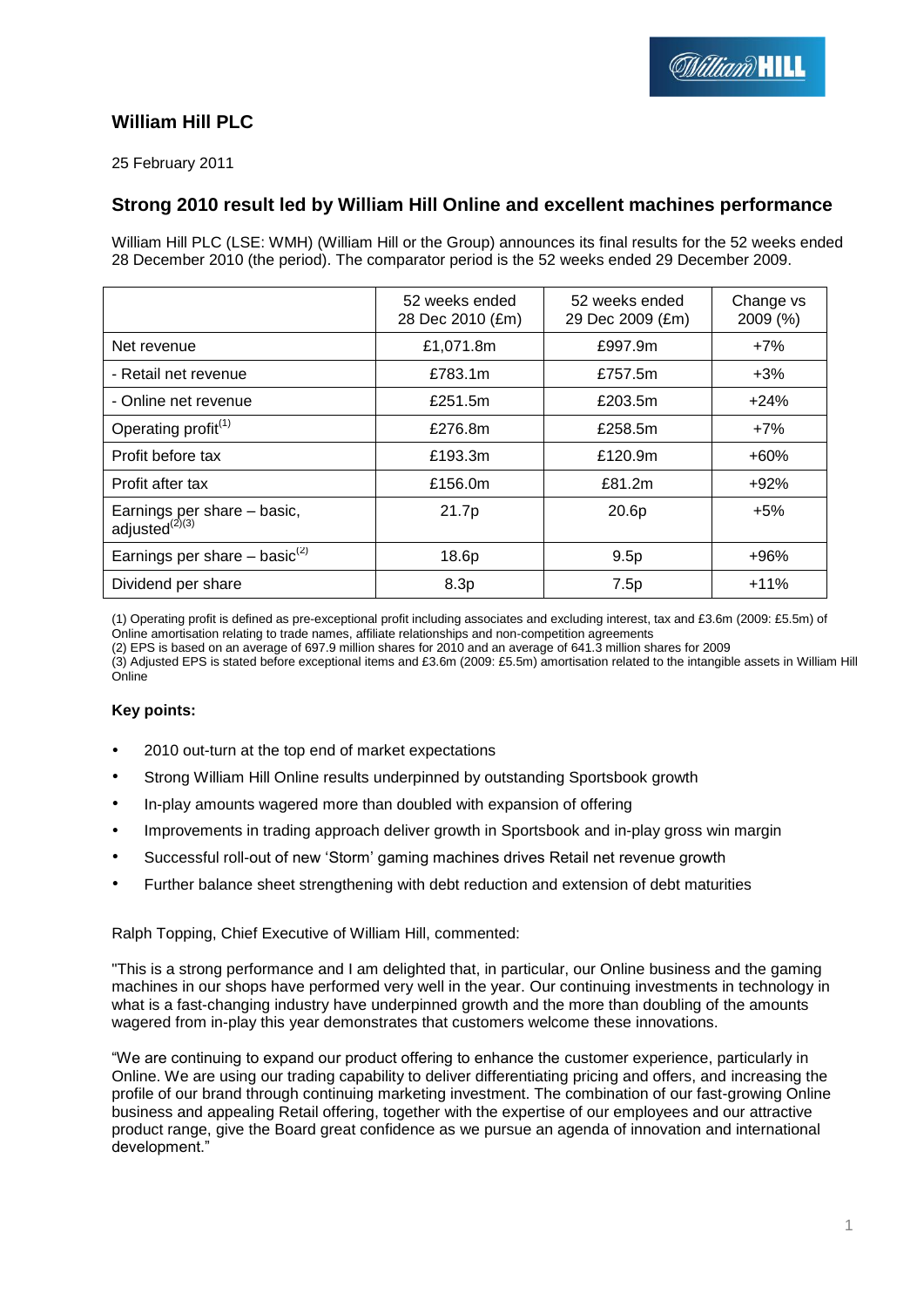| Analyst and investor presentation                                                              |                                                                                                 |                                                                                                    |                                                                                                             |  |  |  |  |  |
|------------------------------------------------------------------------------------------------|-------------------------------------------------------------------------------------------------|----------------------------------------------------------------------------------------------------|-------------------------------------------------------------------------------------------------------------|--|--|--|--|--|
| Meeting:<br>11.00 a.m. GMT<br>The Lincoln Centre<br>18 Lincoln's Inn Fields<br>London WC2A 3ED | Live conference call:<br>Tel: 0845 634 0041<br>lnt'l: +44 (0) 20 8817 9301<br>Passcode: 4341330 | Archive conference call<br>(until 4 March 2011)<br>Tel: +44 (0) 20 7769 6425<br>Passcode: 4341330# | Video webcast:<br>www.williamhillplc.com<br>Available live and, until 25<br>February 2012, as an<br>archive |  |  |  |  |  |

A separate conference call will be held at 1.00 pm GMT **for debt analysts and investors**. Dial-in details are:

UK telephone: 0845 634 0041 International: +44 (0)20 8817 9301 Passcode: 4341346

Archive of the debt call: Telephone: +44 (0)20 7769 6425 Passcode: 4341346#

| <b>Enquiries</b> |                                                                                                         |                                                                          |
|------------------|---------------------------------------------------------------------------------------------------------|--------------------------------------------------------------------------|
| William Hill PLC | Ralph Topping, Chief Executive<br>Neil Cooper, Group Finance Director<br>Lyndsay Wright, Director of IR | On 25 February: +44 (0) 20 7404 5959<br>Thereafter: +44 (0) 20 8918 3614 |
| <b>Brunswick</b> | Simon Sporborg<br>Justine McIlroy                                                                       | Tel: +44 (0) 20 7404 5959                                                |

## **Notes to editors**

William Hill is one of the UK's leading betting and gaming companies and employs more than 16,000 people. It is the UK's largest bookmaker by number of licensed betting offices (LBOs) and also operates in Ireland. The Group has over 2,350 LBOs that provide betting opportunities on a wide range of sporting and non-sporting events and, in the UK, offer gaming machines. The Group"s online business, William Hill Online, is one of the leading European online betting and gaming businesses by profitability, providing sports betting, casino games, poker, bingo, numbers betting and skill games.

## **Cautionary note regarding forward-looking statements**

These results include statements that are, or may be deemed to be, "forward-looking statements". These forward-looking statements can be identified by the use of forward-looking terminology, including the terms "believes", "estimates", "anticipates", "expects", "intends", "plans", "goal", "target", "aim", "may", "will", "would", "could" or "should" or, in each case, their negative or other variations or comparable terminology. These forward-looking statements include all matters that are not historical facts. They appear in a number of places throughout these results and the information incorporated by reference into these results and include statements regarding the intentions, beliefs or current expectations of the directors, William Hill or the Group concerning, amongst other things, the results of operations, financial condition, liquidity, prospects, growth, strategies and dividend policy of William Hill and the industry in which it operates.

By their nature, forward-looking statements involve risks and uncertainties because they relate to events and depend on circumstances that may or may not occur in the future and may be beyond William Hill's ability to control or predict. Forward-looking statements are not guarantees of future performance. The Group's actual results of operations, financial condition, liquidity, dividend policy and the development of the industry in which it operates may differ materially from the impression created by the forward-looking statements contained in these results and/or the information incorporated by reference into these results. In addition, even if the results of operations, financial condition, liquidity and dividend policy of the Group and the development of the industry in which it operates, are consistent with the forward-looking statements contained in these results and/or the information incorporated by reference into these results, those results or developments may not be indicative of results or developments in subsequent periods.

Other than in accordance with its legal or regulatory obligations (including under the Listing Rules, the Disclosure and Transparency Rules and the Prospectus Rules), William Hill does not undertake any obligation to update or revise publicly any forward-looking statement, whether as a result of new information, future events or otherwise.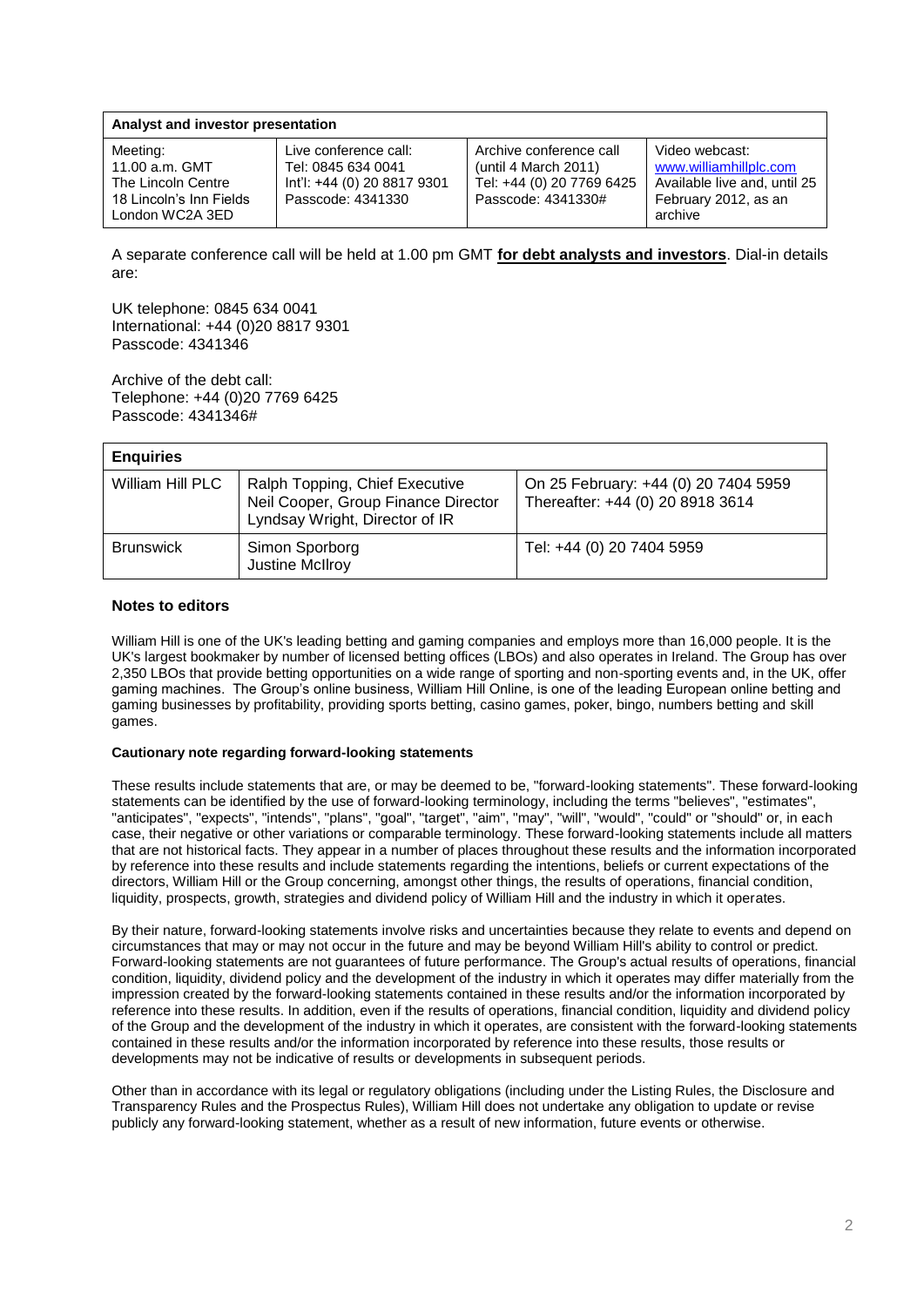# **Overview**

With outstanding growth from William Hill Online and a positive performance from the Retail channel, the Group has delivered a strong result in 2010 against a backdrop of challenging economic conditions for our customers. Group net revenue grew 7% to £1,071.8m (2009: £997.9m) and operating profit<sup>1</sup> was at the top end of market expectations at £276.8m (2009: £258.5m).

In its second year of operation, William Hill Online achieved strong year-on-year net revenue growth of 24% to £251.5m (2009: £203.5m) and operating profit<sup>1</sup> 22% higher at £91.1m (£2009: £74.4m). It particularly benefitted from our efforts to expand and enhance our sports-betting and in-play offering. The Group has also seen a strong performance from machines and football betting in Retail, reflecting the continued diversification of that channel and the benefit of a good World Cup result. This led to growth in Retail of 8% in amounts wagered, 3% net revenue growth and operating profit<sup>1</sup> slightly ahead of the prior year at £204.5m (2009: £202.7m). The previously announced restructuring of our Telephone channel, which achieved a small operating profit<sup>1</sup> of £0.9m (2009: loss of £1.8m), has now been successfully implemented.

We further strengthened our balance sheet during the year, replacing our existing bank debt facility with a new five-year £550m revolving credit facility. The Group continues to deliver good cash generation, with net cash inflow from operating activities of £223.9m (2009: £170.4m), enabling us to reduce net debt to below £500m. The Board has declared a final dividend of 5.8p per share (2009: 5.0p per share), giving a full-year dividend of 8.3p per share (2009: 7.5p per share), an increase of 11% over the prior year.

Looking forward, while we recognise that the economic environment will continue to be challenging in 2011 for all consumers, as is reflected in market expectations, we are confident our customer-focused, multichannel approach, extensive product offering and our exploitation of technological advances ensure we are well-placed.

We are continuing to expand our product offering and to invest in technology to enhance the customer experience, particularly in Online. We are also using our trading capability to deliver differentiating pricing and offers, and increasing the profile of our brand through continuing marketing investment. In Online, we will build on the very encouraging developments in mobile betting and in-play, and will launch sites for some international targets in the coming months. In Retail, we are focused on delivering an attractive and competitive product range, particularly in football and gaming, allied to superior customer service. We continue to invest in the Retail estate with opportunities to deliver good returns on expansionary capital and are confident of the appeal of this channel and its diversified product range to a wide group of customers.

The combination of our fast-growing Online business and appealing Retail offering, together with the expertise of our employees and our attractive product range, give the Board great confidence as we pursue an agenda of innovation and international development.

|                                                   | 2010<br>£m | 2009<br>£m | % change |
|---------------------------------------------------|------------|------------|----------|
| - Retail net revenue                              | 783.1      | 757.5      | $+3%$    |
| - Online net revenue                              | 251.5      | 203.5      | $+24%$   |
| - Telephone net revenue                           | 30.3       | 29.7       | $+2%$    |
| - Other net revenue                               | 6.9        | 7.2        | $-4%$    |
| <b>Group net revenue</b>                          | 1,071.8    | 997.9      | $+7%$    |
| - Retail operating profit                         | 204.5      | 202.7      | $+1%$    |
| - Online operating profit                         | 91.1       | 74.4       | $+22%$   |
| - Telephone operating profit                      | 0.9        | (1.8)      |          |
| - Other operating profit                          | 0.1        | 0.6        | $-83%$   |
| - Corporate expenses (including associate income) | (19.8)     | (17.4)     | $+14%$   |

# **Summary of financial results**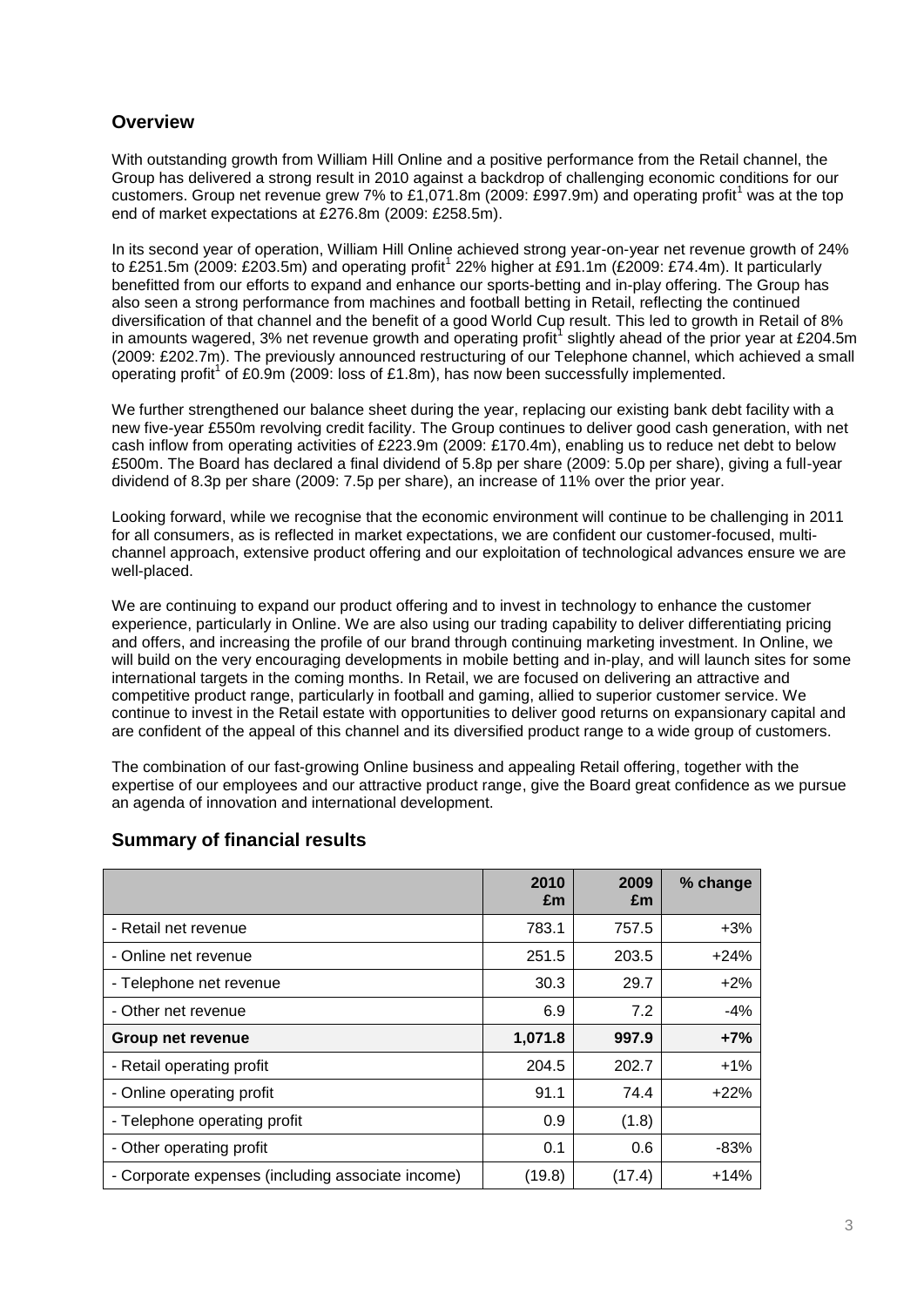| Operating profit <sup>(1)</sup>                   | 276.8  | 258.5  | $+7%$  |
|---------------------------------------------------|--------|--------|--------|
| Amortisation <sup>(2)</sup>                       | (3.6)  | (5.5)  |        |
| Profit before interest, tax and exceptional items | 273.2  | 253.0  | $+8%$  |
| <b>Exceptional items</b>                          | (26.0) | (76.6) |        |
| Net interest cost                                 | (53.9) | (55.5) |        |
| <b>Profit before tax</b>                          | 193.3  | 120.9  | $+60%$ |

(1) Operating profit is defined as pre-exceptional profit including associates and excluding interest, tax and £3.6m (2009: £5.5m) of Online amortisation relating to trade names, affiliate relationships and non-competition agreements (2) Amortisation relating to trade names, affiliate relationships and non-competition agreements

# **William Hill Online**

William Hill Online delivered an outstanding performance in 2010, recording strong revenue and operating profit<sup>1</sup> growth. We have strengthened our competitive position by expanding the breadth and depth of our sports-betting product range and by further enhancing our gaming experience.

This result is underpinned by a strong Sportsbook performance. Amounts wagered increased 57% year-onyear, including 114% growth in in-play betting with increased advertising of our in-play offering. Sportsbook gross win margin increased to 8.0% (2009: 6.6%), benefiting from structural improvements in our trading approach to in-play and from favourable football results, including during the World Cup. As a result, Sportsbook net revenue grew 95%.

Gaming net revenue grew 5%. Underlying growth in Casino was good, particularly benefiting from an enhanced Flash-based product range. However, our decision to withdraw from France in June (due to the introduction of an unfavourable tax and regulatory regime for online gambling) resulted in a flat year-on-year Casino net revenue result. This was partly offset by a continuation of strong growth in Bingo and an improved Poker performance from the second quarter onwards following the anniversary of the migration to Playtech"s i-Poker network.

Innovation in the Sportsbook and gaming product ranges has been complemented by the launch of the first of a series of apps for the iPhone and Android platforms. This includes Sportsbook and Casino apps available via our website, and Match Predictor and Shake-a-Bet apps in the App Store. In addition, we have launched an exclusive fixed-odds financial betting product, Day Trader.

Online costs increased 36%, reflecting the full-year effect of the operational expansion undertaken in 2009 to support future growth, increased employee compensation and our increased marketing investment.

Operating profit<sup>1</sup>, at £91.1m, was 22% higher than in the prior year (2009: £74.4m). This resulted in a noncontrolling interest for Playtech of £26.3m (2009: £20.1m).

# **Retail**

Retail has delivered a positive performance in a UK market faced with ongoing consumer uncertainty. Amounts wagered grew 8% year-on-year on the back of a strong machines performance following the completion of the roll-out of the "Storm" cabinets. Reported over-the-counter (OTC) amounts wagered fell 3%. Underlying OTC amounts wagered, adjusted for the impact of the World Cup trading periods and December"s poor weather, also declined 3%, most of which was accounted for by a reduction in the average bet size, reflecting, we believe, the impact of the economic climate on Retail customers. OTC transaction volumes, on the other hand, fell only marginally.

Retail net revenue grew 3%. A 1% decline in OTC net revenue was more than offset by gaming machine gross win growth of 13% (11% on a net revenue basis, reflecting the impact of the VAT increase in January 2010). Favourable football results, particularly in the second half, resulted in a gross win margin of 17.9%, at the top end of our normal trading range.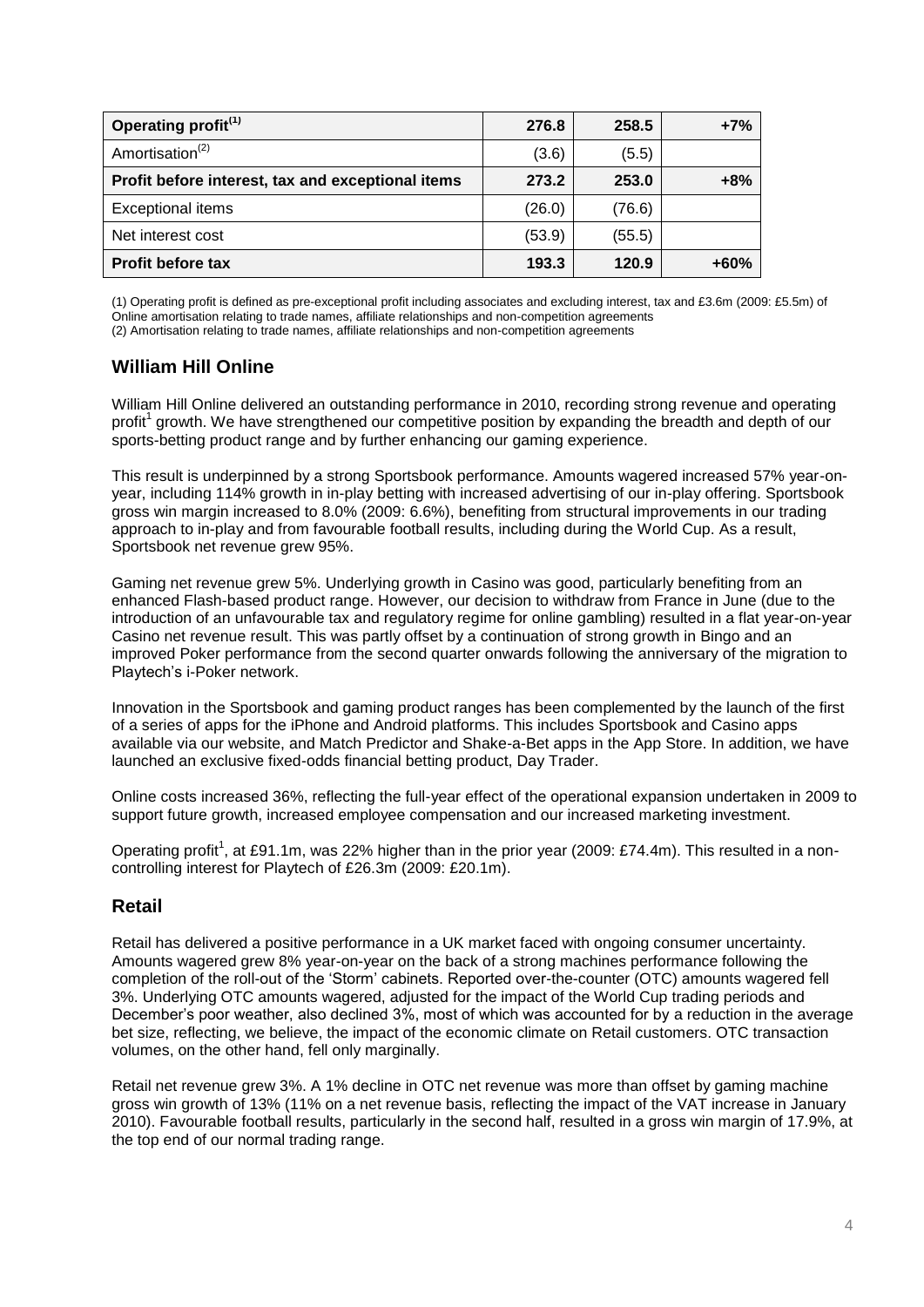The roll-out of the 22-inch, high-definition "Storm" gaming machines was completed on schedule in March 2010. While the technological enhancements of "Storm" are delivering very strong results across the 76% of the estate supplied by Inspired Gaming, we are also seeing good growth from the remainder of the estate using Global Draw machines. Gross win per machine per week was £847 (2009: £758).

We continue to add value by investing in the estate, which increased by a net 35 shops to 2,377 at the yearend (2009: 2,342) and we re-sited a further 26 shops. The estate, on average, was c1% larger in 2010. In December 2010, we announced the planned closure of 20 under-performing shops in Ireland, which is currently ongoing.

Costs increased by 5%, partly impacted by the growth in the average estate.

Overall, this resulted in a 1% increase in operating profit<sup>1</sup> year-on-year to £204.5m (2009: £202.7m).

## **Telephone**

Telephone recovered from its loss-making position in the first half to deliver an operating profit<sup>1</sup> of £0.9m for the full year (2009: loss of £1.8m). Amounts wagered in Telephone fell by 10% but this was offset by a yearon-year improvement in the gross win margin by 0.8 percentage points, which resulted in a 2% improvement in net revenue to £30.3m (2009: £29.7m). Costs were further reduced by 11%.

In February 2011, we closed our UK Telephone business and William Hill Online opened a new business in Gibraltar. In doing so, we expect the new operation will benefit from commercial synergies, cost savings and an improved customer offering that will improve this channel"s contribution to the Group in future.

# **Financial review**

2010 saw further strengthening of the balance sheet, with the progression early in the year onto the Group"s previously negotiated forward-start bank loan facility followed by its replacement, in the fourth quarter, by a new five-year revolving credit facility. This gives the Group a well-balanced and longer-term financing base. The Group also saw its absolute levels of net debt for covenant purposes reduce over the year to £499.4m following good cash inflow from operations, leaving the balance sheet in good shape.

## *Pre-exceptional Income Statement*

Group net revenue in 2010 was £1,071.8m, up 7% on the prior year comparable (2009: £997.9m) driven primarily by strong growth from William Hill Online and from gaming machines in the shops. Retail net revenue was £783.1m in 2010 versus £757.5m in 2009, a 3% increase. Online net revenue was up 24%, from £203.5m in 2009 to £251.5m in 2010.

Pre-exceptional cost of sales for the Group fell by 2.5%, from £158.2m in 2009 to £154.3m in 2010. This line includes taxes, levies and royalties relating to the operation of a betting and gaming company. The reduction was largely driven by savings related to the transfer of the Group"s Sportsbook from the UK to Gibraltar in 2009, but also following a fall in amounts wagered on UK horseracing in Retail, which led to a reduction in the levy expense.

Other operating income was £5.3m in 2010 (2009: £6.1m). Including this item, pre-exceptional net operating expenses grew by 10%, from £586.4m in 2009 to £647.6m in 2010. Pre-exceptional Retail net operating expenses grew by 5%, partly reflecting the increase in size of the estate but also the impact of increases in content costs, shop closure provisions, bonus provisions and increases in marketing. Online operating expenses grew by 36%, due to increased marketing, employee costs and other operating costs supporting the current and future growth of this channel.

The Group saw a £3.3m contribution from its associate SIS during the year (2009: £2.8m). In the previous year, the Group also saw a loss of £3.1m associated with its Spanish joint venture, which was discontinued at the end of 2009. Overall, therefore, total contribution from Share of Associates and Joint Ventures was £3.3m in 2010 versus a £0.3m loss in 2009.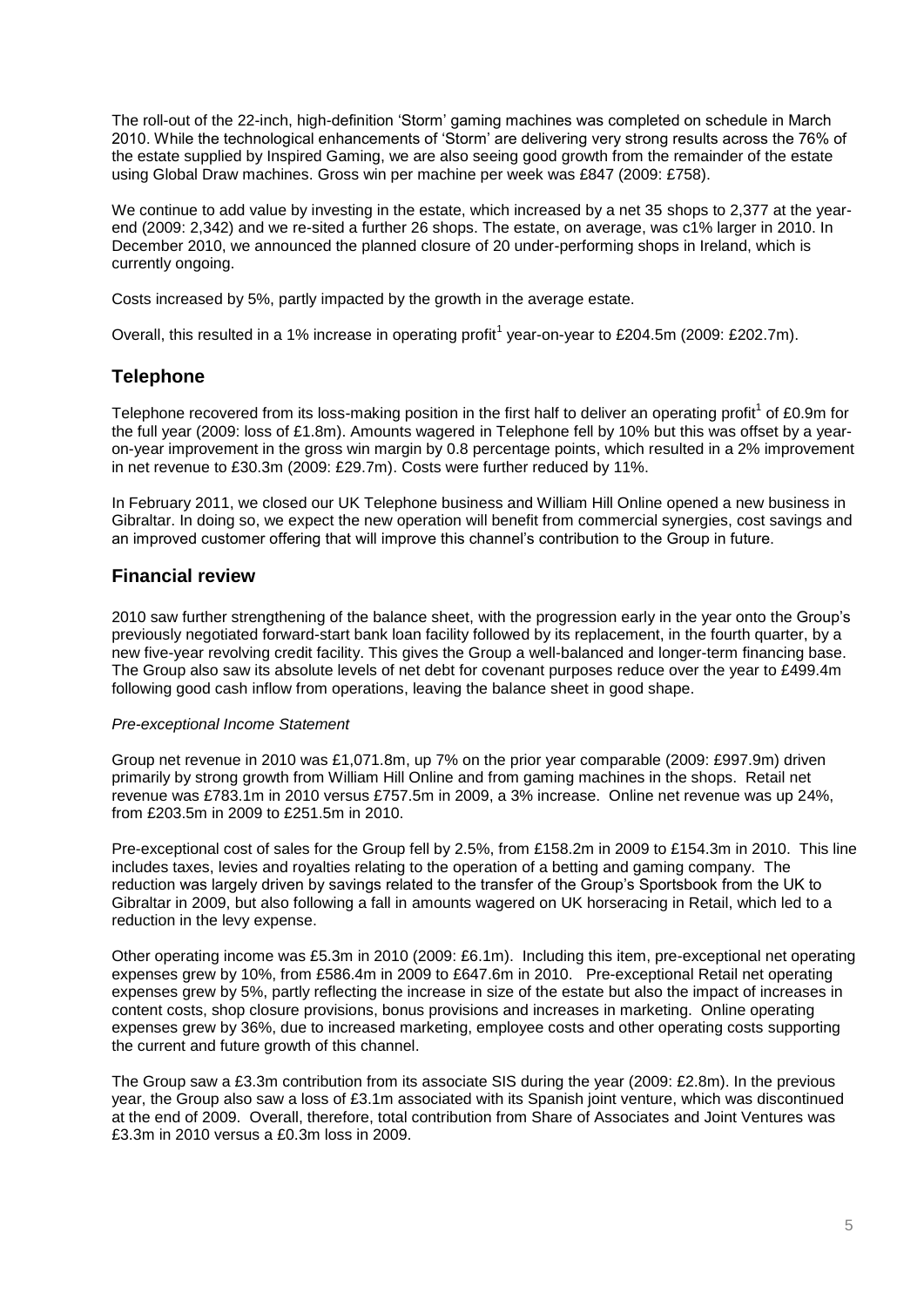Operating profit<sup>1</sup> was £276.8m, up 7% on the prior year (2009: £258.5m). This is before amortisation of £3.6m (2009: £5.5m) relating to trade names, affiliate relationships and non-competition agreements.

After amortisation, pre-exceptional Group profit before interest and tax (PBIT) was £273.2m, an 8% increase on the prior year (2009: £253.0m).

Pre-exceptional net finance costs were £53.9m (2009: £55.5m) and pre-exceptional pre-tax profit for the year was £219.3m, up 11% on the comparable number (2009: £197.5m).

## *Exceptional items*

The Group recorded pre-tax exceptional costs of £26.0m in total (2009: £76.6m). This comprised a £5.6m cost of sales credit, offset by exceptional finance costs of £25.5m and £6.1m of exceptional operating expenses.

The cost of sales credit relates to a non-recurring VAT refund arising from a court case with HM Revenue and Customs (HMRC). This case has been referred by the Court of Appeal to the European Court of Justice and this receipt could be repaid should HMRC's appeal be upheld.

The £6.1m other operating cost relates to the restructuring of the Telephone business, which was completed on 1 February 2011. Together with £2.4m of capital, this totals £8.5m of one-off costs relating to the Telephone closure.

The Group also recorded £25.5m of exceptional finance costs. £4.1m was taken in the first half and was related to the adverse change in fair value of ineffective interest rate hedges. A further £7.2m relates to the accelerated amortisation of the remaining fees from the now-replaced bank loan deal following agreement of the new five-year banking deal in the fourth quarter of the year. Finally, £14.2m of exceptional finance costs arose from the de-designation of the Group's remaining previously effective interest rate hedges on termination of that now-replaced bank loan agreement.

After exceptional items, pre-tax profit was £193.3m (2009: £120.9m).

## *Taxation*

Pre-exceptional tax on profit was £44.0m (2009: £48.5m) at an effective tax rate of 20.1% (2009: 24.6%). This benefited from the release of prior year provisions no longer deemed necessary and from the first of a series of reductions in deferred tax liabilities arising as a result of the scheduled reduction of the UK corporation tax rate. This latter benefit is expected to recur over 2011, 2012 and 2013 as the UK statutory corporation tax rate is reduced from 27% to 24%. The Group's effective tax rate for 2011 is expected to be around 22%.

Tax on exceptional items was a £6.7m credit (2009: £8.8m credit), resulting in the total tax for the Group for 2010 of £37.3m (2009: £39.7m).

## *Earnings per share*

Profit after tax for the period was £156.0m (2009: £81.2m), which included £26.3m relating to non-controlling interests (2009: £20.1m). Basic adjusted earnings per share stood at 21.7p versus 20.6p in 2009, reflecting the improvement in operating profit<sup>1</sup> and the reduction in the effective tax rate. Basic earnings per share stood at 18.6p versus 9.5p in the prior year.

## *Cash flow and balance sheet*

The Group generated net cash inflow from operating activities of £223.9m (2009: £170.4m), showing the cash-generative nature of the Group's business model. This inflow benefited from a favourable working capital inflow of £29.8m as well as from tight control of capital expenditure. In total, cash of £36.7m was invested in capital expenditure, primarily in development of the Retail estate and in investment in IT. As at 28 December 2010, drawn debt was £560.0m (2009: £675.0m) and net debt for covenant purposes decreased to £499.4m (29 December 2009: £602.6m) reflecting the positive cash inflow.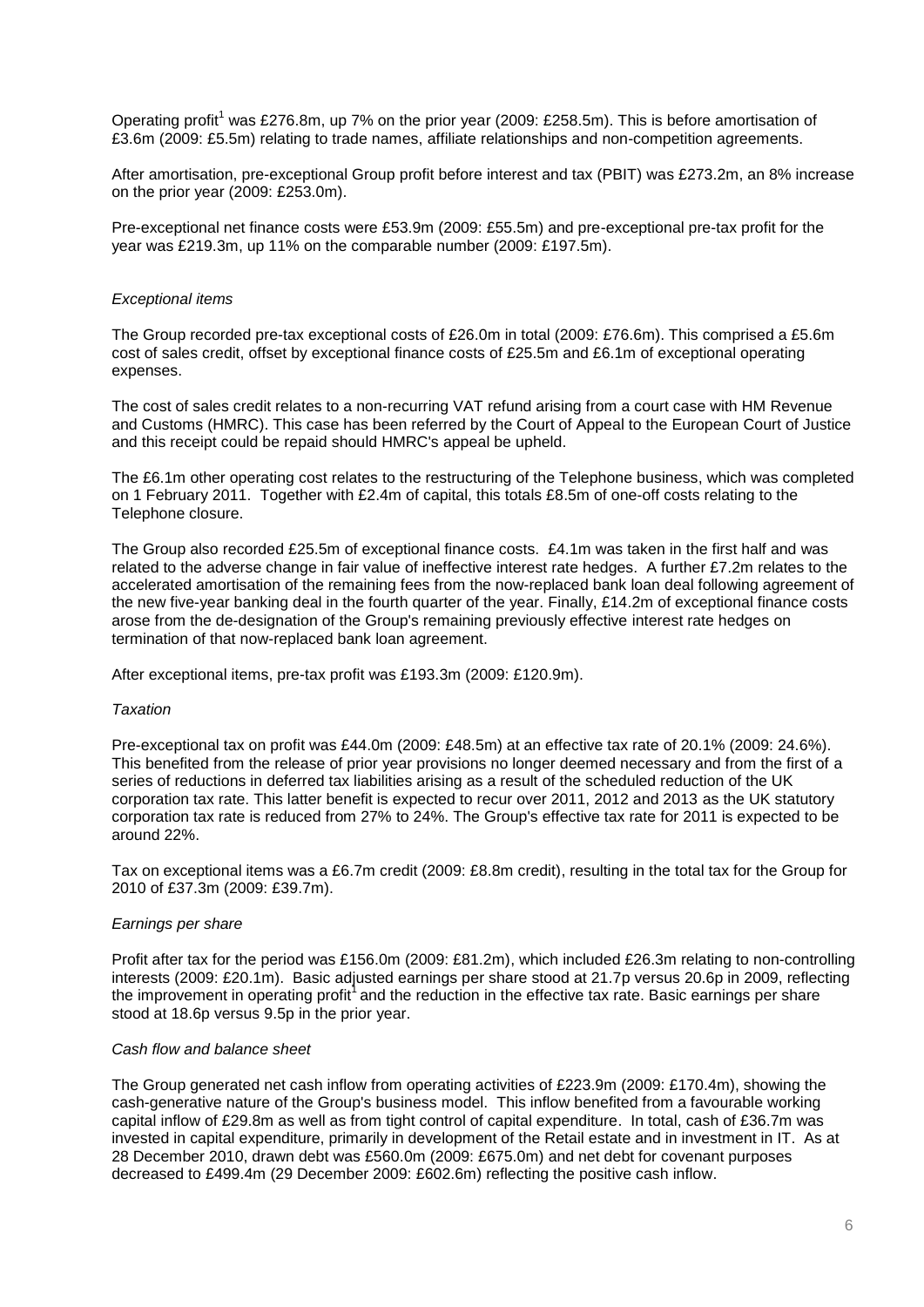Positively, the Group's pension deficit fell by £12.3m during the year, following a roll-forward valuation. The deficit reduction benefited from improvements in asset values as well as from payments made by the Group into the fund. At 28 December 2010, the deficit stood at £30.9m (29 December 2009: £43.2m).

## *New bank debt facility*

In November 2010, the Group entered into a new banking deal comprising a five-year £550m committed revolving credit facility expiring in November 2015. This new facility replaced the Group's previous forwardstart term loan and revolving credit banking facilities, which were due to expire in March 2012. The new facility included a financial covenant package in line with the previous facility agreement and complements the Group's existing £300m bond, giving the Group £850m of committed debt funding and £290m of undrawn facilities.

The Group has paid £6.5m of arrangement fees and associated costs in connection with the new facility, which are being charged to the income statement over the life of the facility and which will deliver a significant year-on-year saving in annual amortisation costs. With the move away from a predominantly term-loan banking debt structure towards a revolver, the Group reduced both its cash deposit levels and, as a result, its drawn levels of debt. This further benefits the Group's finance costs, given the current low levels of interest income on cash deposits.

As a result of entering into this new deal, the Group's remaining previously effective interest rate hedges on the former bank loan were de-designated. This left the Group with no effective interest rate hedges in place, further reducing the Group's ongoing ordinary income statement finance costs.

## **Legal update**

On 22 February 2011, the Group secured an interim injunction against Playtech Limited (Playtech) to ensure that the Group"s legal rights under the William Hill Online joint venture agreements are maintained. Playtech recently initiated discussions with William Hill seeking possible significant amendments to the current William Hill Online joint venture agreements. There has also been press speculation regarding discussions between Playtech and Ladbrokes plc. The Group remains committed to the success of the William Hill Online joint venture. Further announcements will be made as appropriate.

# **Fiscal and regulatory update**

## *Prevalence Study*

Work was conducted on the latest triennial Prevalence Study during 2010 and the results were announced on 15 February 2011. The prevalence of gambling increased to 73% of the adult population. Of the two measures of problem gambling reported on, there were non-statistically relevant increases in one and increases at the edge of statistical relevance in the other, respectively from 0.5% to 0.7% and from 0.6% to 0.9% of the adult population. We are reassured that problem gambling affects only a tiny fraction of the population but we remain vigilant and, as an industry, will be investing up to £5m in prevention and treatment of this issue in the coming year to understand better and to target this issue where necessary. The study did not identify any causal link to problem gambling from any particular product.

## *Gaming machines taxation and regulation*

On 4 January 2011, VAT increased from 17.5% to 20%. This is expected to have a full-year adverse impact of approximately £8-10m as VAT is paid on gaming machines in the shops.

HM Treasury has reviewed taking gaming machines outside the scope of VAT and replacing the current VAT and Amusement Machine Licence Duty (AMLD) regime with a Gaming Machine Duty regime based on taxation of gross profits derived from machines. Following a consultation in 2009, the Government plans further consultation with the industry on draft legislation in summer 2011, with a view to implementing the change as part of the Finance Bill in 2012. HM Treasury has previously committed to effect this change on a tax-neutral basis for the gaming industry as a whole. We believe that HM Treasury understands the sensitivity of the high street industry to tax rises and that they are clear that any rises in taxation are likely to cause marginal shop closures and job losses, which would reduce the total tax yield.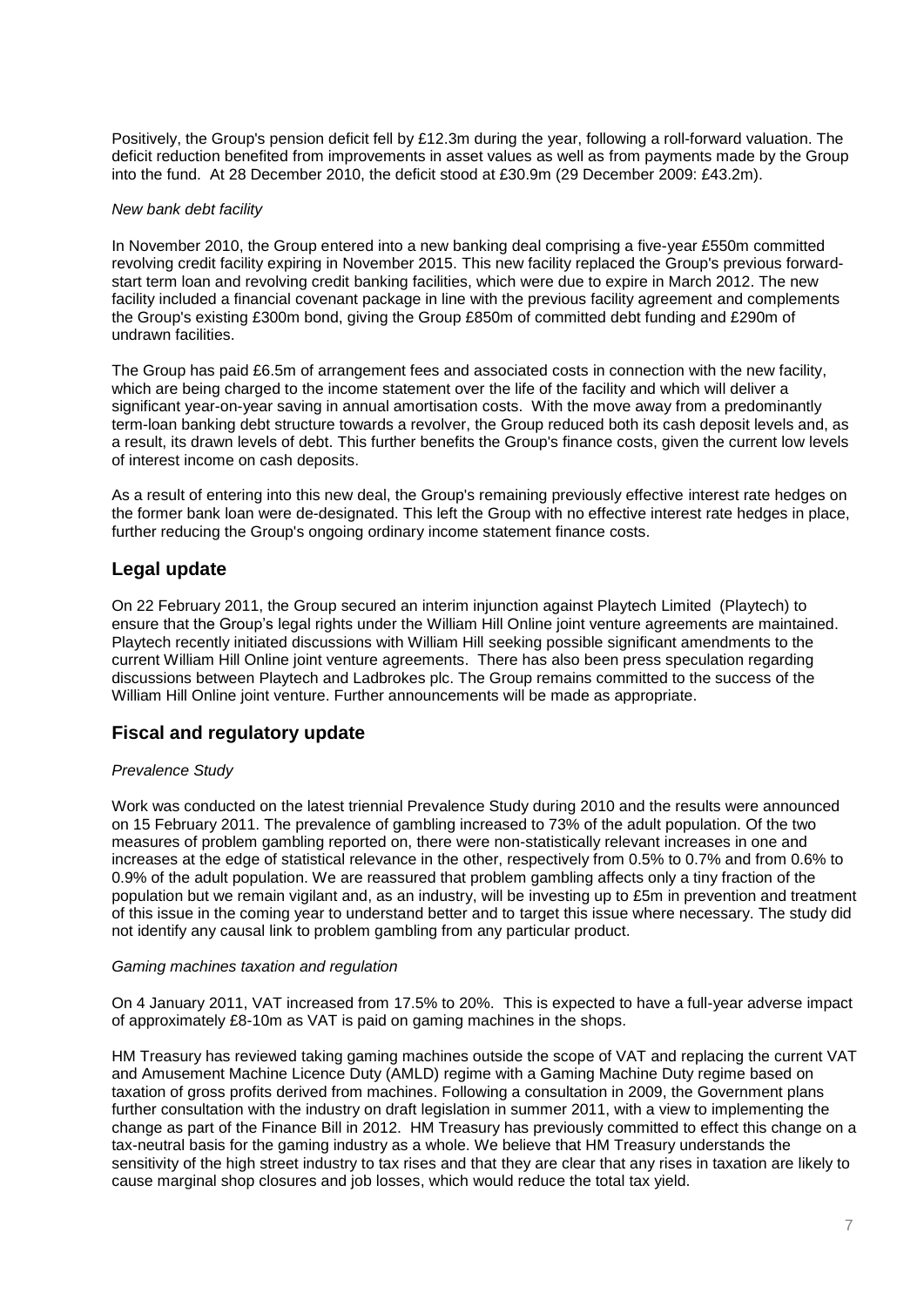Work is ongoing into Category B gaming machines and the extant Department of Culture, Media and Sport (DCMS) stakes and prizes review, under which DCMS has proposed allowing increased numbers of Category B3 gaming machines in bingo halls and adult gaming centres. A consultation on the overall review closed in January 2011. We believe Government understand the importance of gaming machines to the business model and we do not believe that either maximum numbers of B2 gaming machines per shop or stakes and prizes is at risk.

## *Online regulation*

The regulation of online betting and gaming businesses continued to develop across the world and we expect further shifts to come during the course of 2011, both in Europe and in the rest of the world. We believe that a restrictive approach to opening up gambling markets, such as that seen in France, with high levels of turnover tax, is not a blueprint for the future and that a proportionately regulated and taxed industry which can grow will be the foundation for a true competitive market and sustainable tax yields.

During 2010, DCMS consulted on a proposal that online operators who are outside the UK but who advertise to or target UK consumers should be licensed by the British Gambling Commission. In our response to this consultation, William Hill"s position was that such regulation is neither proportionate nor necessary and would impose dual regulation on large operators, which offends better regulation principles. As the majority of offshore operators are large corporations with good corporate governance procedures, there is little or no public protection risk, as DCMS acknowledged in its review. These proposed measures would neither significantly increase industry contributions towards research, education and treatment of problem gambling nor address concerns about intra-regulator relationships. The outcome of this consultation is still awaited, but if the Government does opt for such measures, whilst unwelcome, associated regulatory costs and burdens will not create a significant financial risk to the Group.

In a green paper issued by the Gambling Commission on the regulation of remote gambling across the EU, the Commission raised the issue of "match fixing" and other betting integrity issues. We are closely aligned with the European Sports Security Association, the Association of British Bookmakers (ABB) and the Remote Gambling Association on this issue and continue to resist attempts by sporting bodies to link the issue of integrity with the issue of funding. The UK Government understands that the problem lies with unregulated markets and that there are very few cases where initial suspicions are confirmed and taken forward for either criminal or regulatory action. In our view, sports" governing bodies continue to conflate the issue of integrity and funding in order to seek additional funding from bookmakers.

## *Sports betting rights and funding for sport*

As the bookmaking and horseracing industries were unable to agree the terms, rates and conditions of the 50th Levy scheme, which starts on 1 April 2011, the position was referred to the Secretary of State for a determination. The Secretary of State determined that the Levy headline rate would increase from 10% to 10.75% for LBOs and the threshold level beneath which LBOs pay an abated rate of Levy would be reduced from £88,740 to £50,000 of gross win. As a result, our anticipated costs for the 50th levy are now expected to increase by around £3-4m. In our view, the Levy scheme provides a disincentive to UK horseracing to restructure and modernise, and we would support any move by the Secretary of State to end the Levy and replace it with a commercial arrangement that does not require any further statutory intervention.

In January 2011, the European Commission issued an opinion that the new French online horseracing levy would constitute state aid and be a breach of EU law. This decision may result in legal barriers to any extension of the scope of the horserace levy or any wider sports funding claims.

A Liberal Democrat proposal to examine the possibility of using the proceeds of uncollected winnings for the benefit of grass roots sport or a community fund has been adopted in the Coalition manifesto and is part of the DCMS structural reform plan. It has not, as yet, been the subject of a formal consultation. During informal discussions through the ABB, we have made clear to government officials that, in our view, there is no link between betting and grass-roots sport and that the legal and contractual position of the commercial betting industry is entirely distinguishable from that of the National Lottery or the major clearing banks who, over the past five years, have assisted government to set up the dormant bank accounts scheme. Further, in our view, it would be discriminatory and presents very difficult structural and legal definitional challenges as well as requiring primary legislation.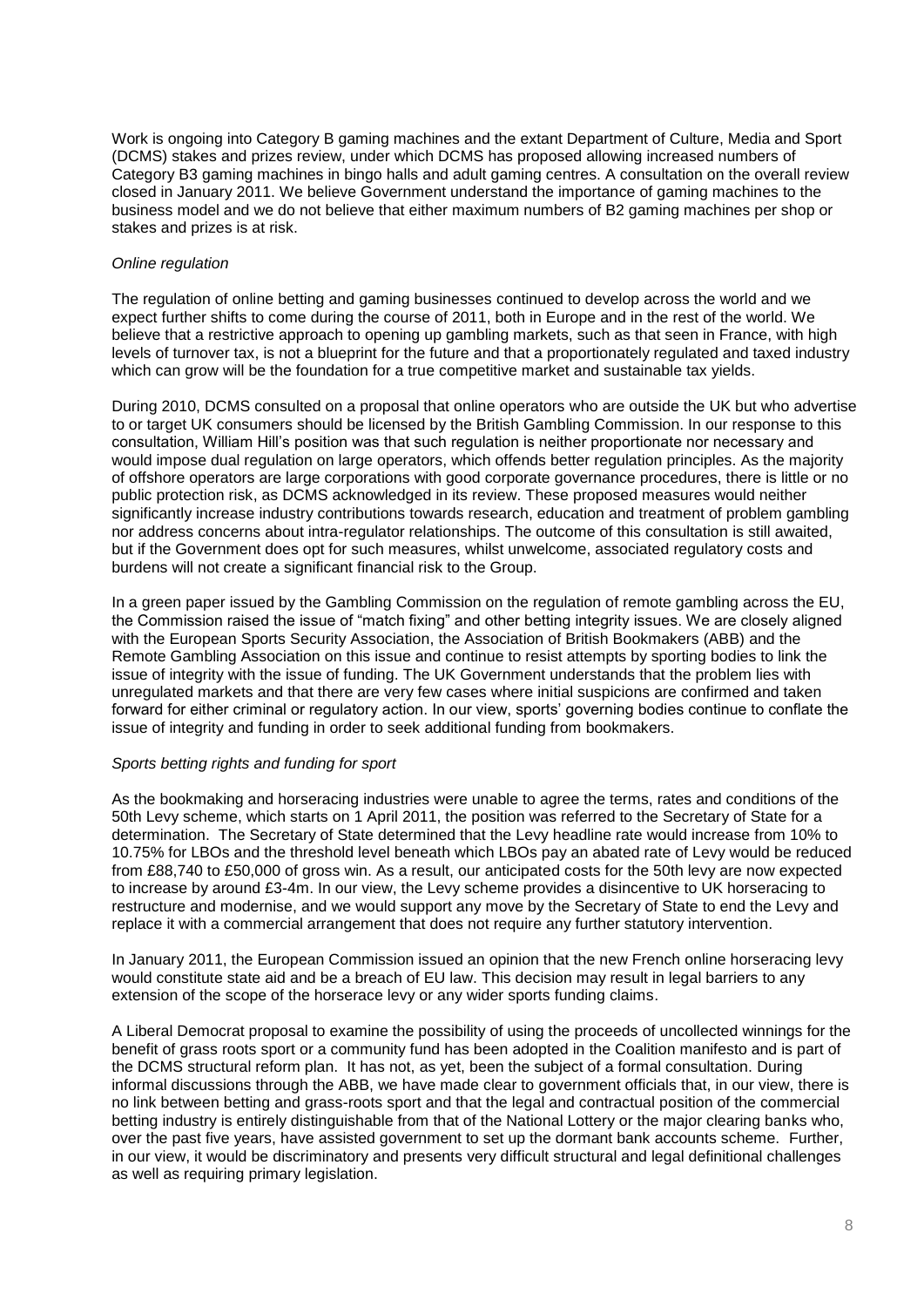# **Dividend**

The Board has approved a final dividend of 5.8p per share (2009: 5.0p per share), giving a total 2010 dividend of 8.3p per share (2009: 7.5p per share). The dividend is payable on 9 June 2011, the ex-dividend date is 4 May 2011 and the record date is 6 May 2011. The dividend is calculated on the number of shares in issue at 28 December 2010, which, excluding shares held in Treasury and shares held under the Employee Benefit Trust, totalled 698.1 million.

# **Board changes**

During the period, Gareth Davis joined the Group on 1 September 2010, replacing Charles Scott on that date as non-executive Chairman. Mr Davis retired as Chief Executive Officer of Imperial Tobacco Group PLC in May 2010. Neil Cooper joined as Group Finance Director in May 2010 from Bovis Homes Group PLC, replacing Simon Lane.

# **Current trading**

In the eight weeks from 29 December 2010 to 22 February 2011, Group net revenue was up 9%. The comparator period included two weeks of weather-related disruption at the start of the year.

In Retail, amounts wagered was up 12%, reflecting both a continuing good gaming machine performance and good levels of OTC amounts wagered. The OTC gross win margin was below the normal trading range at 16.6%, resulting an overall Retail net revenue growth of 6%.

Online continues to perform strongly. Net revenue was up 22%, benefiting from a continuing strong Sportsbook performance with amounts wagered up 79%.

At this early stage in the year, the business is performing in line with the Board"s expectations.

# **Principal risks and uncertainties**

The key risks for 2011 are as follows:

- failure to manage effectively the William Hill Online joint venture;
- increasing regulation in online gambling;
- over-reliance on third parties;
- failure to maximise UK and international online growth opportunities;
- adverse changes to taxes and hypothecated taxes such as the horseracing levy; and
- impact of the challenging economic climate.

For a discussion of these risks and how we are addressing them, please refer to our 2010 Annual Report and Accounts. For a more comprehensive summary of the principal risks and uncertainties for the Group, please refer to the investor relations section of the corporate website at [www.williamhillplc.co.uk](http://www.williamhillplc.co.uk/).

# **2010 Annual Report and Accounts**

The 2010 Annual Report and Accounts, incorporating the audited financial statements, have been published today and are available as a PDF document on the Group"s corporate website at [www.williamhillplc.co.uk](http://www.williamhillplc.co.uk/). Copies of the 2010 Annual Report and Accounts have also been submitted to the UK Listing Authority (UKLA) and will shortly be available for inspection at the UKLA"s Document Viewing Facility, which is situated at:

25 North Colonnade Canary Wharf London E14 5HS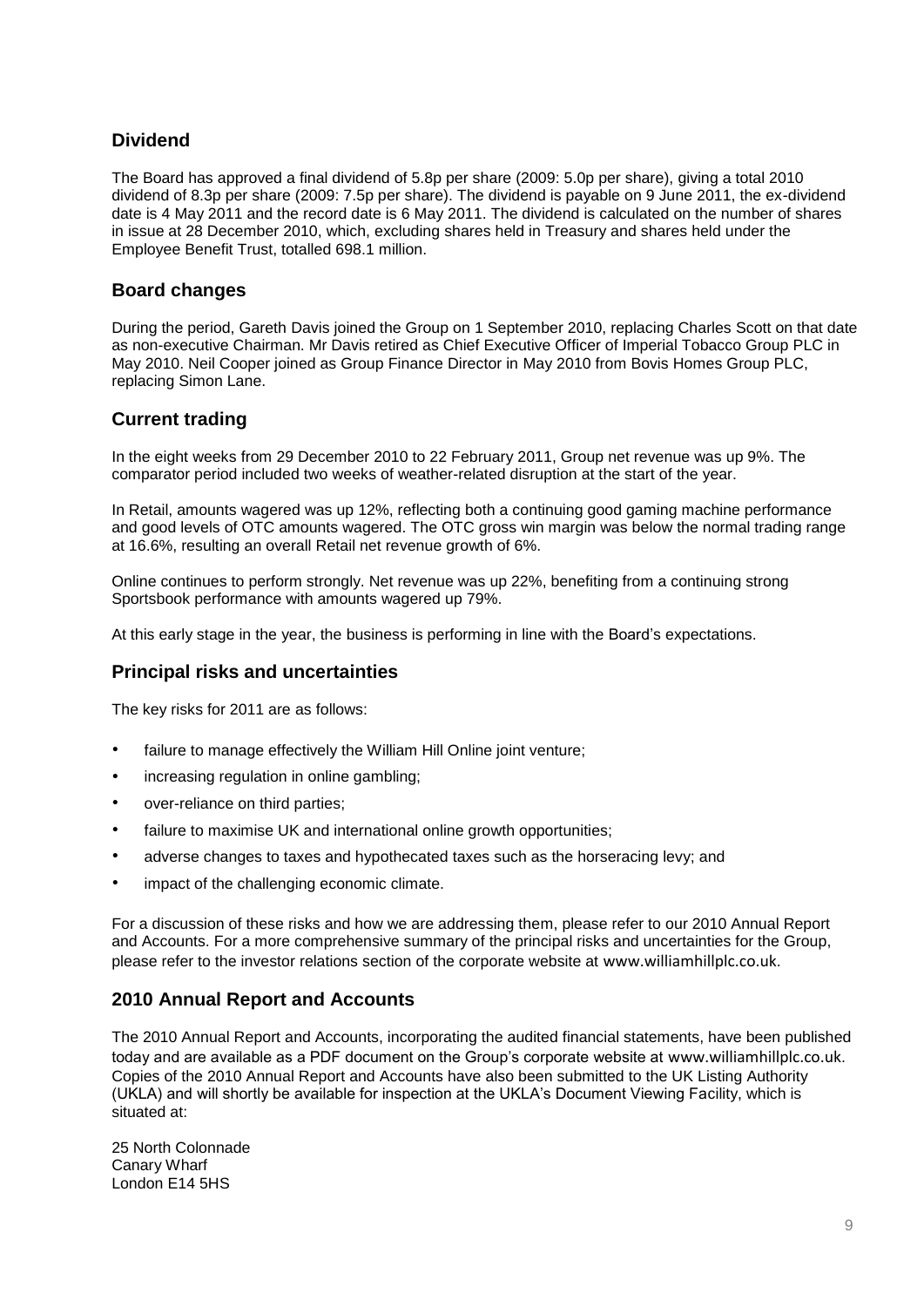Telephone number: +44 (0) 20 7066 1000

In March, copies will be posted to shareholders, together with the Notice of Annual General Meeting and proxy forms, or notifications will be sent to shareholders who have opted for electronic communication, at which point an HTML version will be provided via the corporate website.

## **Directors' responsibility statement**

We confirm to the best of our knowledge:

- 1. the Group financial statements, prepared in accordance with the applicable accounting standards, give a true and fair view of the assets, liabilities, financial position and profit or loss of the Company and the undertakings included in the consolidation taken as a whole: and
- 2. the business review, which is incorporated into the Directors" Report, includes a fair review of the development and performance of the business and the position of the Company and the undertakings included in the consolidation taken as a whole, together with a description of the principal risks and uncertainties they face.

By order of the Board,

| R.J. Topping           | N. Cooper                     |
|------------------------|-------------------------------|
| <b>Chief Executive</b> | <b>Group Finance Director</b> |
| 25 February 2011       | 25 February 2011              |

## **Reference notes**

(1) Operating profit is defined as pre-exceptional profit including associates and excluding interest, tax and £3.6m (2009: £5.5m) of Online amortisation relating to trade names, affiliate relationships and non-competition agreements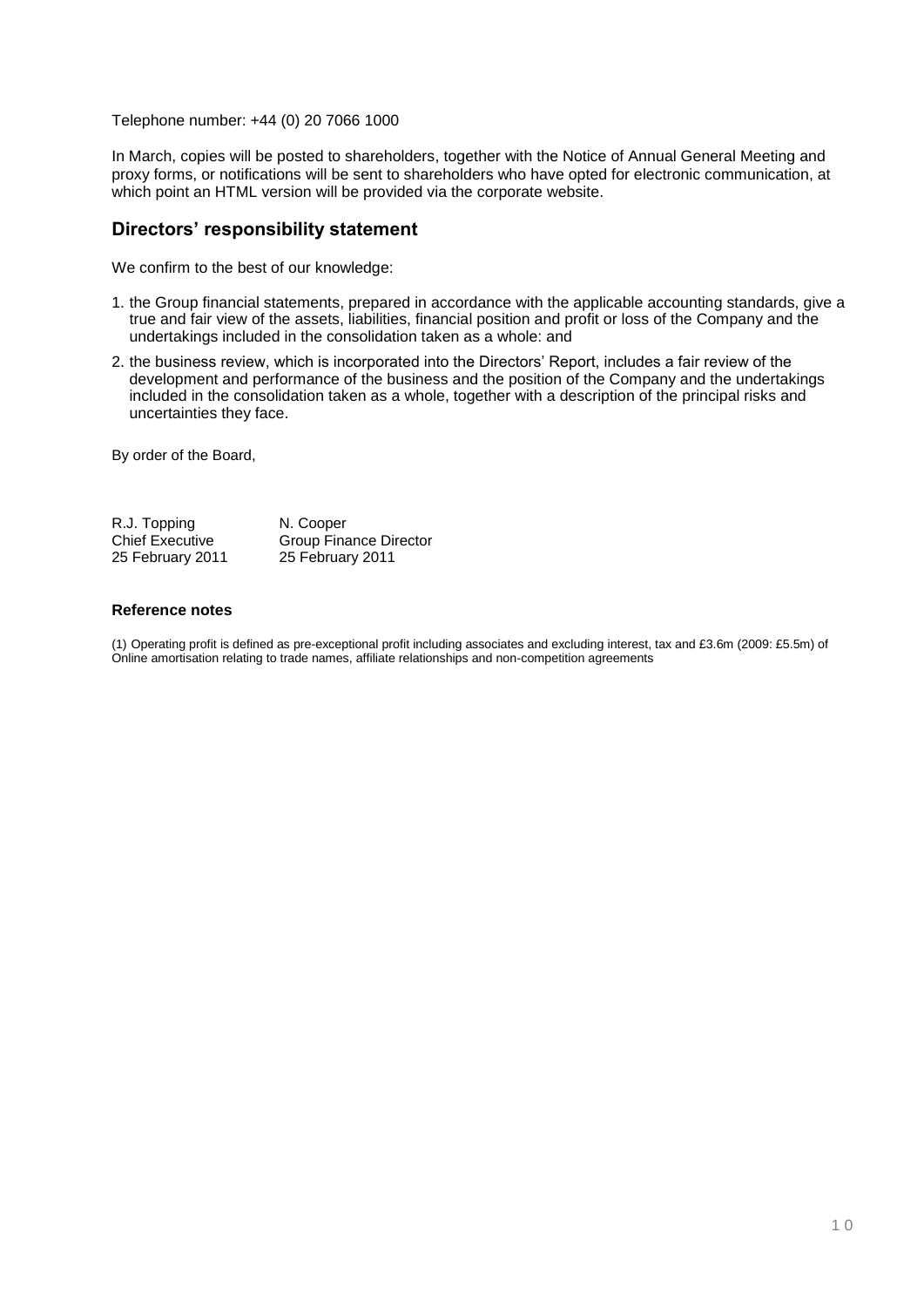#### **Consolidated Income Statement for the 52 weeks ended 28 December 2010**

|                                                      |                |                            |                                                      | 52 weeks<br>ended<br>28                |                                             |                                        | 52 weeks<br>ended<br>29         |
|------------------------------------------------------|----------------|----------------------------|------------------------------------------------------|----------------------------------------|---------------------------------------------|----------------------------------------|---------------------------------|
|                                                      | Note<br>s      | exceptional<br>items<br>£m | <b>Before Exceptional</b><br>items<br>(note 3)<br>£m | <b>December</b><br>2010<br>Total<br>£m | <b>Before</b><br>exceptional<br>items<br>£m | Exceptional<br>items<br>(note 3)<br>£m | December<br>2009<br>Total<br>£m |
| <b>Continuing Operations</b>                         |                |                            |                                                      |                                        |                                             |                                        |                                 |
| Amounts wagered*                                     | $\overline{2}$ | 16,519.8                   |                                                      | 16,519.8                               | 15,070.0                                    |                                        | 15,070.0                        |
| Revenue                                              | 2              | 1,071.8                    |                                                      | 1,071.8                                | 997.9                                       |                                        | 997.9                           |
| Cost of sales                                        | $\overline{2}$ | (154.3)                    | 5.6                                                  | (148.7)                                | (158.2)                                     |                                        | (158.2)                         |
| <b>Gross profit</b>                                  | $\overline{2}$ | 917.5                      | 5.6                                                  | 923.1                                  | 839.7                                       |                                        | 839.7                           |
| Other operating income                               |                | 5.3                        |                                                      | 5.3                                    | 6.1                                         |                                        | 6.1                             |
| Other operating expenses                             |                | (652.9)                    | (6.1)                                                | (659.0)                                | (592.5)                                     | (53.2)                                 | (645.7)                         |
| Share of results of associates<br>and joint ventures |                | 3.3                        |                                                      | 3.3                                    | (0.3)                                       |                                        | (0.3)                           |
| Profit before interest and tax                       | $\overline{2}$ | 273.2                      | (0.5)                                                | 272.7                                  | 253.0                                       | (53.2)                                 | 199.8                           |
| Investment income                                    | 4              | 14.0                       |                                                      | 14.0                                   | 11.0                                        |                                        | 11.0                            |
| Finance costs                                        | 5              | (67.9)                     | (25.5)                                               | (93.4)                                 | (66.5)                                      | (23.4)                                 | (89.9)                          |
| Profit before tax                                    | $\overline{2}$ | 219.3                      | (26.0)                                               | 193.3                                  | 197.5                                       | (76.6)                                 | 120.9                           |
| Tax                                                  | 6              | (44.0)                     | 6.7                                                  | (37.3)                                 | (48.5)                                      | 8.8                                    | (39.7)                          |
| Profit for the period                                |                | 175.3                      | (19.3)                                               | 156.0                                  | 149.0                                       | (67.8)                                 | 81.2                            |
| Attributable to:                                     |                |                            |                                                      |                                        |                                             |                                        |                                 |
| Equity holders of the parent                         |                | 149.0                      | (19.3)                                               | 129.7                                  | 128.4                                       | (67.3)                                 | 61.1                            |
| Non-controlling interest                             | 11             | 26.3                       |                                                      | 26.3                                   | 20.6                                        | (0.5)                                  | 20.1                            |
|                                                      |                | 175.3                      | (19.3)                                               | 156.0                                  | 149.0                                       | (67.8)                                 | 81.2                            |
| Earnings per share (pence)                           |                |                            |                                                      |                                        |                                             |                                        |                                 |
| <b>Basic</b>                                         | 8              | 21.3                       |                                                      | 18.6                                   | 20.1                                        |                                        | 9.5                             |
| <b>Diluted</b>                                       | 8              | 21.1                       |                                                      | 18.4                                   | 20.0                                        |                                        | 9.4                             |

*\*Our definition of Amounts Wagered has been reviewed and updated this year and consequently the prior year figure has been restated from £15,489.1m. This change has had no impact on the Income Statement, Statement of Financial Position, Reserves or Earnings Per Share and is set out in the Accounting Policy note in the Annual Report.*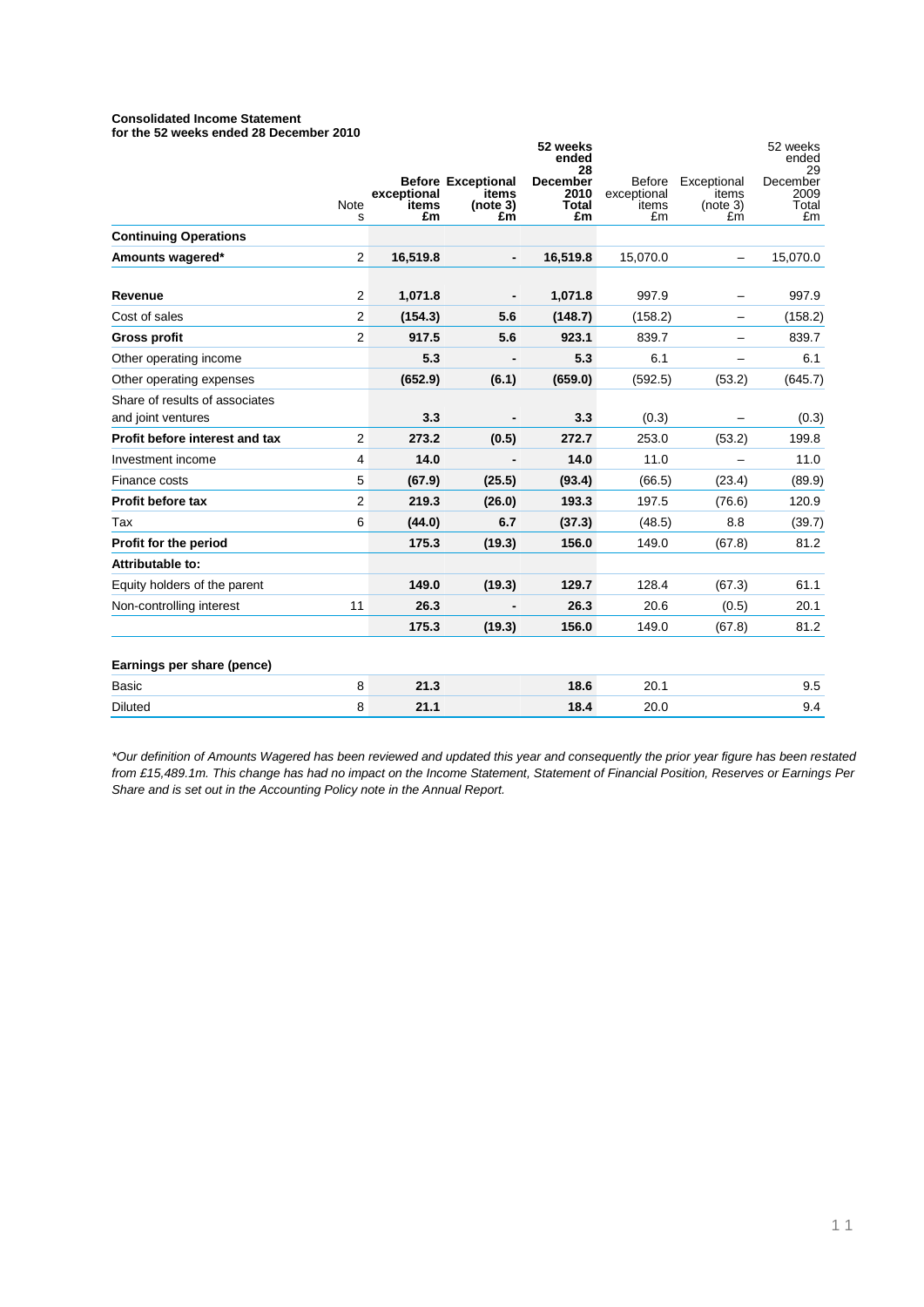#### **Consolidated Statement of Comprehensive Income for the 52 weeks ended 28 December 2010**

|                                                           | <b>Notes</b> | 52 weeks<br>ended<br>28<br>2010<br>£m | 52 weeks<br>ended<br>December 29 December<br>2009<br>£m |
|-----------------------------------------------------------|--------------|---------------------------------------|---------------------------------------------------------|
| Profit for the period                                     |              | 156.0                                 | 81.2                                                    |
|                                                           |              |                                       |                                                         |
| Loss on cash flow hedges                                  |              | (8.4)                                 | (20.0)                                                  |
| Hedging losses transferred to income statement            |              | 11.8                                  | 21.2                                                    |
| Charged to income statement on de-designation             |              | 14.2                                  | 18.5                                                    |
| Actuarial gain/(loss) on defined benefit pension scheme   |              | 6.1                                   | (24.2)                                                  |
| Exchange differences on translation of foreign operations |              | 0.6                                   | (0.8)                                                   |
| Tax on items of other comprehensive income                |              | (7.4)                                 | 1.3                                                     |
| Other comprehensive income/(loss) for the period          |              | 16.9                                  | (4.0)                                                   |
| Total comprehensive income for the period                 |              | 172.9                                 | 77.2                                                    |
|                                                           |              |                                       |                                                         |

| Attributable to:               |       |      |
|--------------------------------|-------|------|
| Equity holders of the parent   | 146.6 | 57.7 |
| Non-controlling interest<br>11 | 26.3  | 20.1 |
|                                | 172.9 | 77 2 |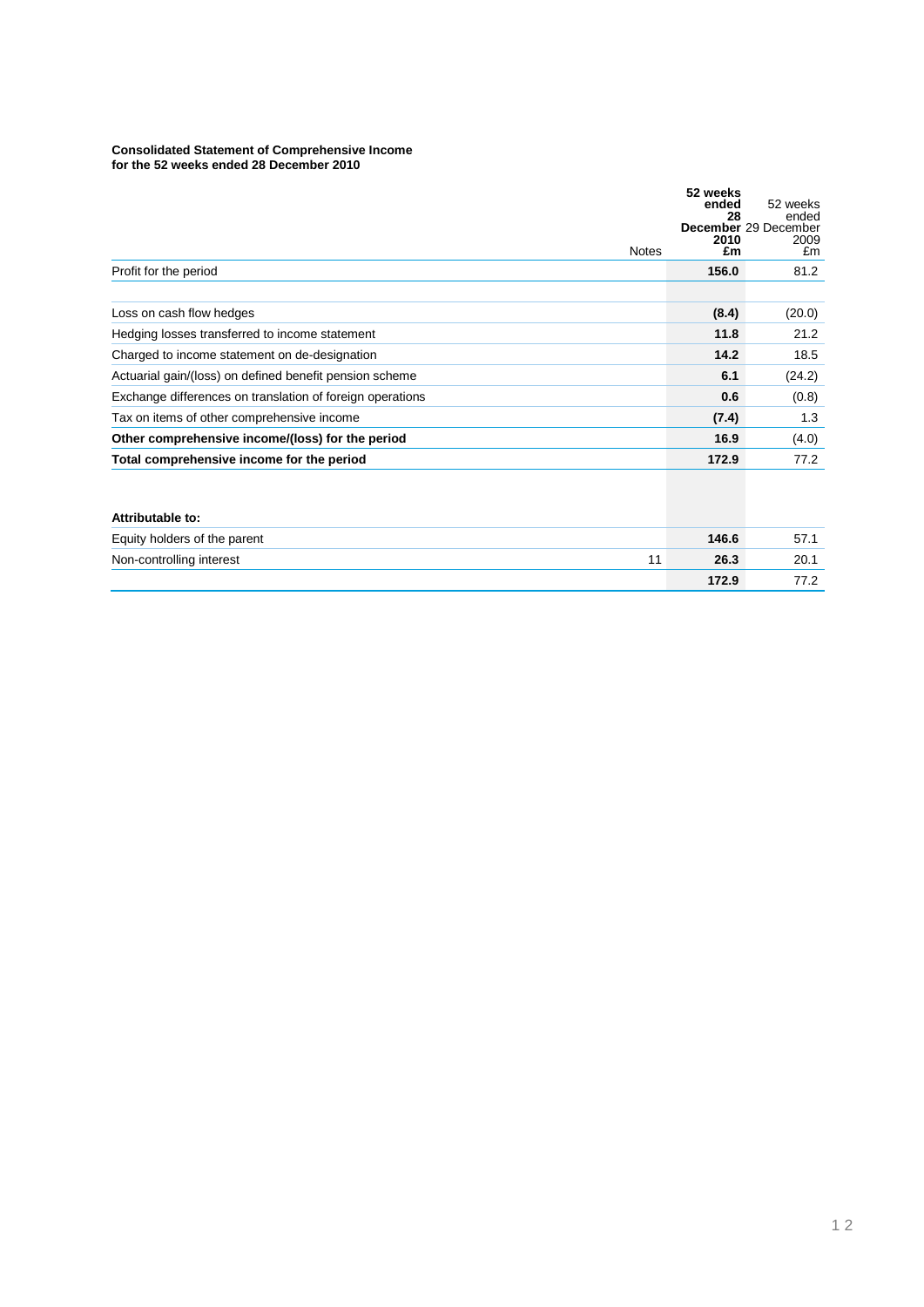#### **Consolidated Statement of Changes in Equity for the 52 weeks ended 28 December 2010**

| non-controlling interest                              |                              |                                                          |                                            |                         |                             |                            |                                                  |             | (27.0)                                    | (27.0)                |
|-------------------------------------------------------|------------------------------|----------------------------------------------------------|--------------------------------------------|-------------------------|-----------------------------|----------------------------|--------------------------------------------------|-------------|-------------------------------------------|-----------------------|
| Distributions to                                      |                              |                                                          |                                            |                         |                             |                            |                                                  |             |                                           |                       |
| Dividends paid (note 7)                               |                              |                                                          |                                            |                         |                             |                            | (52.3)                                           | (52.3)      | -                                         | (52.3)                |
| Tax charge in respect of share<br>remuneration        |                              |                                                          |                                            |                         |                             |                            | (0.2)                                            | (0.2)       |                                           | (0.2)                 |
| Credit recognised in respect<br>of share remuneration |                              |                                                          |                                            |                         |                             |                            | 4.7                                              | 4.7         |                                           | 4.7                   |
| Transfer of own shares<br>to recipients               |                              |                                                          |                                            |                         | 5.3                         |                            | (5.0)                                            | 0.3         |                                           | 0.3                   |
| Total comprehensive income<br>for the period          |                              |                                                          |                                            |                         |                             | 13.3                       | 133.3                                            | 146.6       | 26.3                                      | 172.9                 |
| Other comprehensive<br>income for the period          |                              |                                                          |                                            |                         |                             | 13.3                       | 3.6                                              | 16.9        |                                           | 16.9                  |
| Retained profit for the<br>financial period           |                              |                                                          |                                            |                         |                             |                            | 129.7                                            | 129.7       | 26.3                                      | 156.0                 |
| At 30 December 2009                                   | 70.2                         | 317.3                                                    | 6.8                                        | (26.1)                  | (23.9)                      | (12.8)                     | 412.6                                            | 744.1       | 12.2                                      | 756.3                 |
|                                                       | up<br>share<br>capital<br>£m | Called- Premium<br><b>on</b><br>ordinary<br>shares<br>£m | Capital<br>redempti<br>on<br>reserve<br>£m | Merger<br>reserve<br>£m | Own<br>shares<br>held<br>£m | Hedging<br>and<br>on<br>£m | translati Retaine<br>d<br>reserve earnings<br>£m | Total<br>£m | Non-<br>controlli<br>ng<br>interest<br>£m | Total<br>equity<br>£m |

|                                                       | up<br>share<br>capital<br>£m | Called-Premium<br>on<br>ordinary<br>shares<br>£m | Capital<br>redempti<br>on<br>reserve<br>£m | Merger<br>reserve<br>£m | Own<br>shares<br>held<br>£m | Hedging<br>and<br>on<br>£m | translati Retaine<br>d<br>reserve earnings<br>£m | Total<br>£m | Non-<br>controlli<br>ng<br>interest<br>£m | Total<br>equity<br>£m |
|-------------------------------------------------------|------------------------------|--------------------------------------------------|--------------------------------------------|-------------------------|-----------------------------|----------------------------|--------------------------------------------------|-------------|-------------------------------------------|-----------------------|
| At 31 December 2008                                   | 35.4                         |                                                  | 6.8                                        | (26.1)                  | (31.1)                      | (26.2)                     | 389.3                                            | 348.1       | 9.5                                       | 357.6                 |
| Retained profit for the<br>financial period           |                              |                                                  |                                            |                         |                             |                            | 61.1                                             | 61.1        | 20.1                                      | 81.2                  |
| Other comprehensive<br>income for the period          |                              |                                                  |                                            |                         |                             | 13.4                       | (17.4)                                           | (4.0)       |                                           | (4.0)                 |
| Total comprehensive income<br>for the period          |                              |                                                  |                                            |                         |                             | 13.4                       | 43.7                                             | 57.1        | 20.1                                      | 77.2                  |
| Shares issued as part<br>of rights issue              | 34.8                         | 317.3                                            |                                            |                         |                             |                            |                                                  | 352.1       |                                           | 352.1                 |
| Transfer of own shares<br>to recipients               |                              |                                                  |                                            |                         | 7.2                         |                            | (6.4)                                            | 0.8         |                                           | 0.8                   |
| Credit recognised in respect<br>of share remuneration |                              |                                                  |                                            |                         |                             |                            | 5.0                                              | 5.0         |                                           | 5.0                   |
| Tax charge in respect of share<br>remuneration        |                              |                                                  |                                            |                         |                             |                            | (1.5)                                            | (1.5)       |                                           | (1.5)                 |
| Dividends paid (note 7)                               |                              |                                                  |                                            |                         |                             |                            | (17.5)                                           | (17.5)      | -                                         | (17.5)                |
| Distributions to<br>non-controlling interest          |                              |                                                  |                                            |                         |                             |                            |                                                  |             | (17.4)                                    | (17.4)                |
| At 29 December 2009                                   | 70.2                         | 317.3                                            | 6.8                                        | (26.1)                  | (23.9)                      | (12.8)                     | 412.6                                            | 744.1       | 12.2                                      | 756.3                 |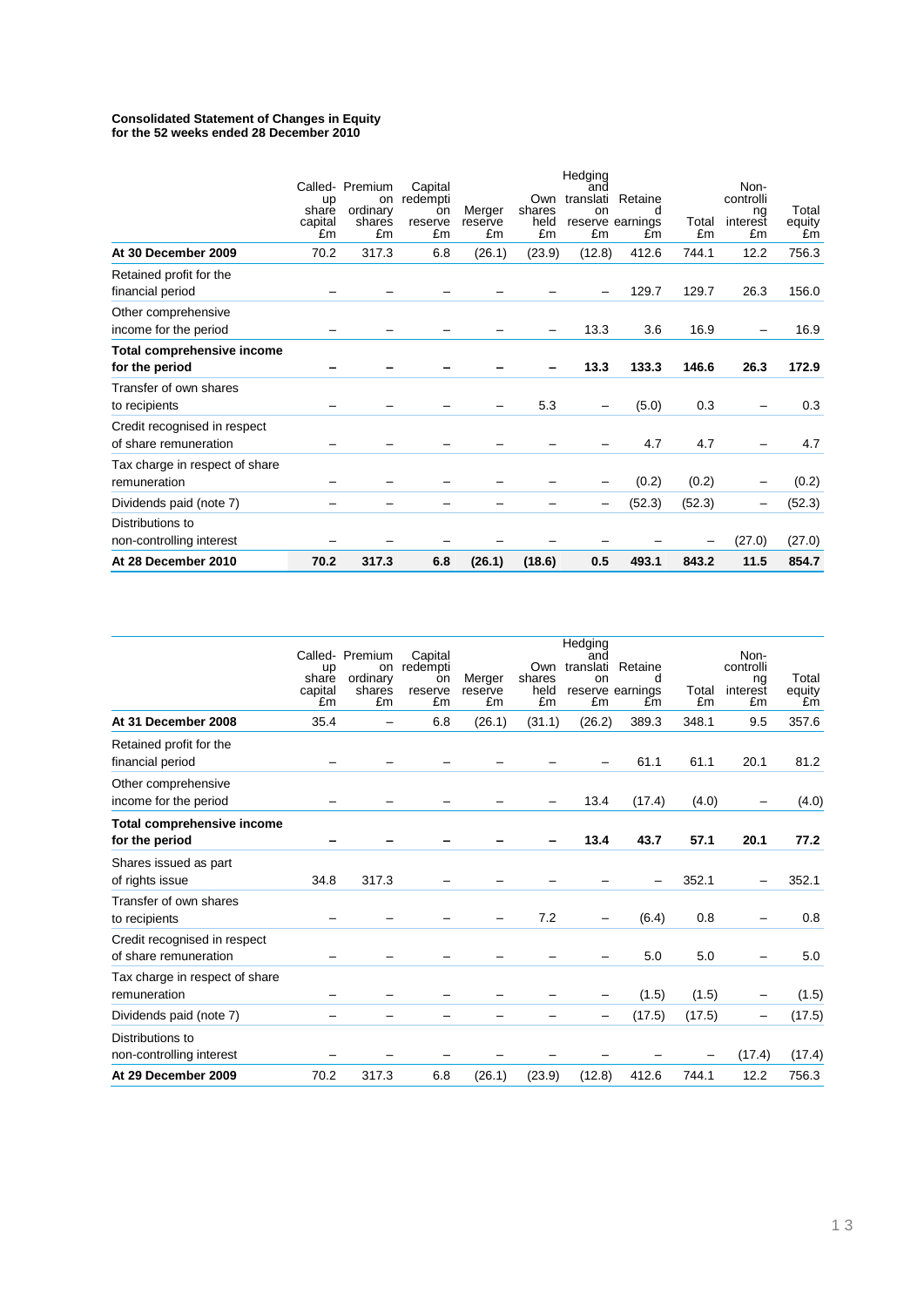### **Consolidated Statement of Financial Position**

**as at 28 December 2010**

|                                                     | 2010    | 28 December 29 December<br>2009 | 30 December<br>2008 |
|-----------------------------------------------------|---------|---------------------------------|---------------------|
| <b>Notes</b>                                        | £m      | £m                              | £m                  |
| <b>Non-current assets</b>                           |         |                                 |                     |
| Intangible assets                                   | 1,446.2 | 1,446.1                         | 1,491.5             |
| Property, plant and equipment                       | 198.3   | 197.6                           | 209.6               |
| Interest in associates and joint ventures           | 9.9     | 6.6                             | 6.6                 |
| Deferred tax asset                                  | 16.2    | 24.1                            | 19.6                |
|                                                     | 1,670.6 | 1,674.4                         | 1,727.3             |
| <b>Current assets</b>                               |         |                                 |                     |
| Inventories                                         | 0.3     | 0.3                             | 0.5                 |
| Trade and other receivables                         | 47.0    | 55.9                            | 31.6                |
| Cash and cash equivalents                           | 109.4   | 119.8                           | 76.5                |
|                                                     | 156.7   | 176.0                           | 108.6               |
| <b>Total assets</b>                                 | 1,827.3 | 1,850.4                         | 1,835.9             |
| <b>Current liabilities</b>                          |         |                                 |                     |
| Trade and other payables                            | (148.9) | (109.2)                         | (109.2)             |
| <b>Current tax liabilities</b>                      | (52.6)  | (57.0)                          | (61.1)              |
| <b>Borrowings</b>                                   | (0.1)   | (375.0)                         | (0.8)               |
| Derivative financial instruments                    | (23.3)  | (11.5)                          | (4.5)               |
|                                                     | (224.9) | (552.7)                         | (175.6)             |
| <b>Non-current liabilities</b>                      |         |                                 |                     |
| <b>Borrowings</b>                                   | (548.4) | (294.2)                         | (1,068.4)           |
| Retirement benefit obligations<br>13                | (30.9)  | (43.2)                          | (25.9)              |
| Derivative financial instruments                    | (9.4)   | (36.0)                          | (37.0)              |
| Deferred tax liabilities                            | (159.0) | (168.0)                         | (171.4)             |
|                                                     | (747.7) | (541.4)                         | (1,302.7)           |
| <b>Total liabilities</b>                            | (972.6) | (1,094.1)                       | (1,478.3)           |
| <b>Net assets</b>                                   | 854.7   | 756.3                           | 357.6               |
|                                                     |         |                                 |                     |
| <b>Equity</b>                                       |         |                                 |                     |
| Called-up share capital                             | 70.2    | 70.2                            | 35.4                |
| Share premium account                               | 317.3   | 317.3                           |                     |
| Capital redemption reserve                          | 6.8     | 6.8                             | 6.8                 |
| Merger reserve                                      | (26.1)  | (26.1)                          | (26.1)              |
| 10<br>Own shares held                               | (18.6)  | (23.9)                          | (31.1)              |
| Hedging and translation reserves                    | 0.5     | (12.8)                          | (26.2)              |
| Retained earnings                                   | 493.1   | 412.6                           | 389.3               |
| Equity attributable to equity holders of the parent | 843.2   | 744.1                           | 348.1               |
| 11<br>Non-controlling interest                      | 11.5    | 12.2                            | 9.5                 |
| <b>Total equity</b>                                 | 854.7   | 756.3                           | 357.6               |

The financial statements of William Hill PLC, registered number 4212563, were approved by the Board of directors and authorised for issue on 25 February 2011 and are signed on its behalf by:

| R J Topping | N Coope  |
|-------------|----------|
| Director    | Director |

ooper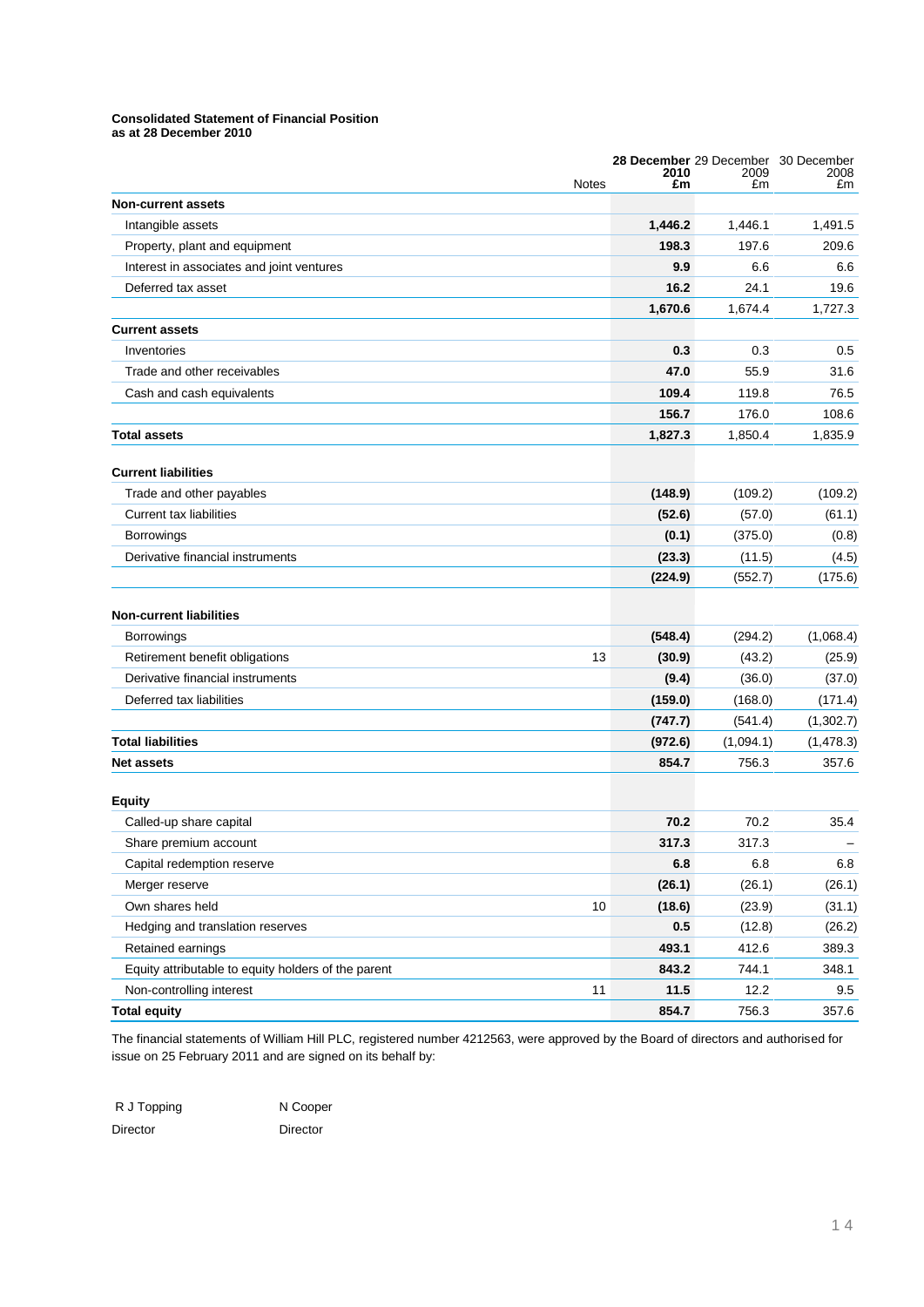# **Consolidated Cash Flow Statement**

|                                                                    |                | 52 weeks<br>ended<br>28 December 29 December | 52 weeks<br>ended |
|--------------------------------------------------------------------|----------------|----------------------------------------------|-------------------|
|                                                                    | <b>Notes</b>   | 2010<br>£m                                   | 2009<br>£m        |
| Net cash from operating activities                                 | 12             | 223.9                                        | 170.4             |
|                                                                    |                |                                              |                   |
| <b>Investing activities</b><br>Dividend from associate             |                |                                              | 2.8               |
| Interest received                                                  | 4              | 0.6                                          | 1.1               |
| Proceeds on disposal of property, plant and equipment              |                | 2.1                                          | 1.5               |
| Purchases of property, plant and equipment                         |                | (22.4)                                       | (22.4)            |
| Expenditure on computer software                                   |                | (14.3)                                       | (14.1)            |
| Investment in joint ventures                                       |                |                                              | (3.1)             |
| Net cash used in investing activities                              |                | (34.0)                                       | (34.2)            |
|                                                                    |                |                                              |                   |
| <b>Financing activities</b>                                        |                |                                              |                   |
| SAYE share option redemptions                                      |                | 0.3                                          | 1.4               |
| Dividends paid                                                     | $\overline{7}$ | (52.3)                                       | (17.5)            |
| Distributions to non-controlling interests                         | 11             | (27.0)                                       | (17.4)            |
| Repayments of borrowings                                           |                | (734.1)                                      | (693.0)           |
| Amounts drawn down                                                 |                | 619.0                                        |                   |
| New Finance raised from bond issue                                 | 9              |                                              | 297.9             |
| Bond issue finance costs                                           | 9              |                                              | (4.0)             |
| New debt facility issue costs                                      |                | (6.2)                                        | (12.4)            |
| Proceeds on issue of shares                                        |                |                                              | 365.3             |
| Costs related to issue of shares                                   |                |                                              | (13.2)            |
| Net cash used in financing activities                              |                | (200.3)                                      | (92.9)            |
|                                                                    |                |                                              |                   |
| Net (decrease)/increase in cash and cash equivalents in the period |                | (10.4)                                       | 43.3              |
| Cash and cash equivalents at start of period                       |                | 119.8                                        | 76.5              |
| Cash and cash equivalents at end of period                         |                | 109.4                                        | 119.8             |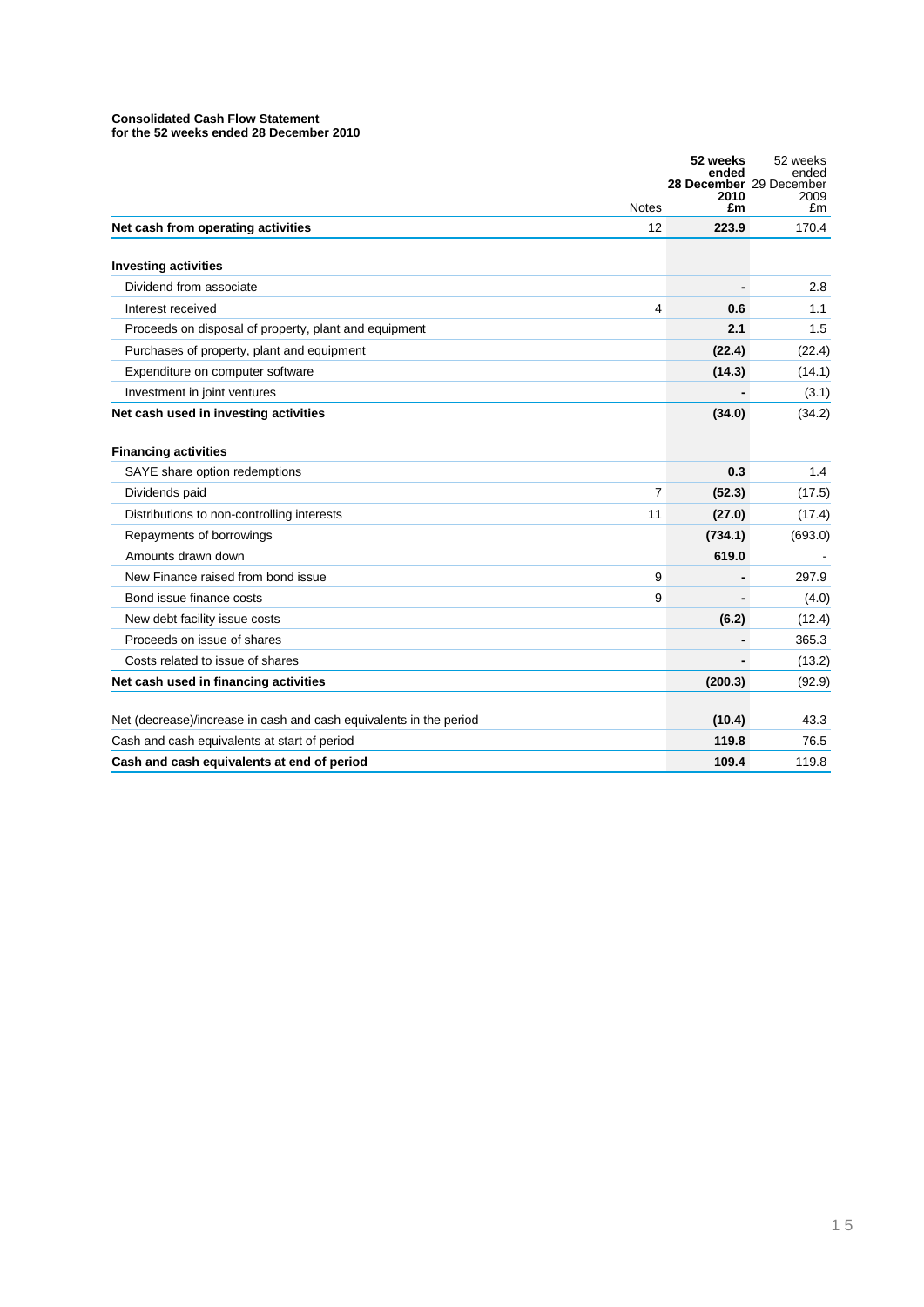### **Notes to the Group Financial Statements**

### **1. Basis of accounting**

### **General information**

William Hill PLC is a company incorporated in the United Kingdom under the Companies Act 2006. The address of the registered office is Greenside House, 50 Station Road, London, N22 7TP. The nature of the Group"s operations and its principal activities are set out in the Directors" Report on page 36 and page 70 of the Annual Report.

These financial statements are presented in pounds sterling because that is the currency of the primary economic environment in which the Group operates. Foreign operations are included in accordance with the policies set out below.

### **Adoption of new and revised standards**

In preparing the Group financial statements for the current period the Group has adopted the following new International Financial Reporting Standards (IFRS), amendments to IFRS and Financial Reporting Interpretations Committee (IFRIC) interpretations, which have not had a significant effect on the results or net assets of the Group:

| IAS 1 (revised 2007)      | Presentation of Financial Statements;                       |
|---------------------------|-------------------------------------------------------------|
| IAS 23 (revised)          | <b>Borrowing Costs:</b>                                     |
| IAS 27 (revised)          | <b>Consolidated and Separate Financial Statements:</b>      |
| IAS 28 (revised)          | Investments in Associates;                                  |
| IFRS 2 (revised)          | Share-based Payment – Vesting Conditions and Cancellations; |
| IFRS 3 (revised 2008)     | <b>Business Combinations:</b>                               |
| <b>IFRS 8</b>             | Operating segments:                                         |
| <b>IFRIC 15</b>           | Arrangements for the Construction of Real Estate;           |
| IFRIC 16                  | Hedges of a Net Investment in a Foreign Operation;          |
| <b>IFRIC 17</b>           | Distributions of Non-Cash Assets to Owners;                 |
| IFRIC <sub>18</sub>       | Transfers of Assets from Customers;                         |
| Improvements to IFRS 2009 |                                                             |

IAS 1 (revised) requires the presentation of a Statement of Changes in Equity as a primary statement, distinct from the Income Statement and Statement of Comprehensive Income. As a result, a Statement of Changes in Equity has been included as a primary statement, showing the changes in each component of equity for each period presented. In addition, the revised standard requires the presentation of a third statement of financial position and the presentation of certain notes to the financial statements has been revised accordingly.

IFRS 2 (revised) clarifies the required accounting treatment for share-based payments under SAYE schemes, with the effect that nonvesting conditions are now taken into account in estimating the fair value of equity instruments granted. There is no material difference for the current or prior period between the expense recognised under the revised standard and that recognised on the previous basis.

IFRS 3 (revised) Business Combinations, IAS 27 (revised) Consolidated and Separate Financial Statements and IAS 28 (revised) Investments in Associates (effective from 1 July 2009) also came into effect. The revisions include a greater emphasis on the use of fair value, focusing on changes in control as a significant economic event and focusing on what is given to the vendor as consideration. This amendment has not had any immediate impact on the Group's financial statements, but will affect any future Business Combinations.

IFRS 8 requires operating segments to be identified on the basis of internal reports about components of the Group that are regularly reviewed by the Chief Executive and which are used to allocate resources to the segments and to assess their performance. In contrast the predecessor Standard (IAS 14 "Segment Reporting") required the Group to identify segments using a risks and rewards approach. The Group"s operating segments are reported in accordance with IFRS 8 in note 2 below.

The financial statements for the 52 weeks ended 28 December 2010, which have been approved by a committee of the Board of Directors on 25 February 2011 have been prepared on the basis of accounting policies set out in the Group's statutory accounts for the 52 weeks ended 29 December 2009. This preliminary report should therefore be read in conjunction with the 2009 financial statements.

The financial statements set out in this preliminary announcement do not constitute the Company's statutory accounts for the 52 week period ended 28 December 2010 or the 52 week period ended 29 December 2009, but are derived from those accounts. Statutory accounts for the 52 week period ended 29 December 2009 have been delivered to the Registrar of Companies and those for the 52 week period ended 28 December 2010 will be delivered following the Company's Annual General Meeting. The auditors have reported on those accounts and their reports were unqualified, did not draw attention to any matters by way of emphasis and did not contain statements under section 498 (2) or (3) of the Companies Act 2006.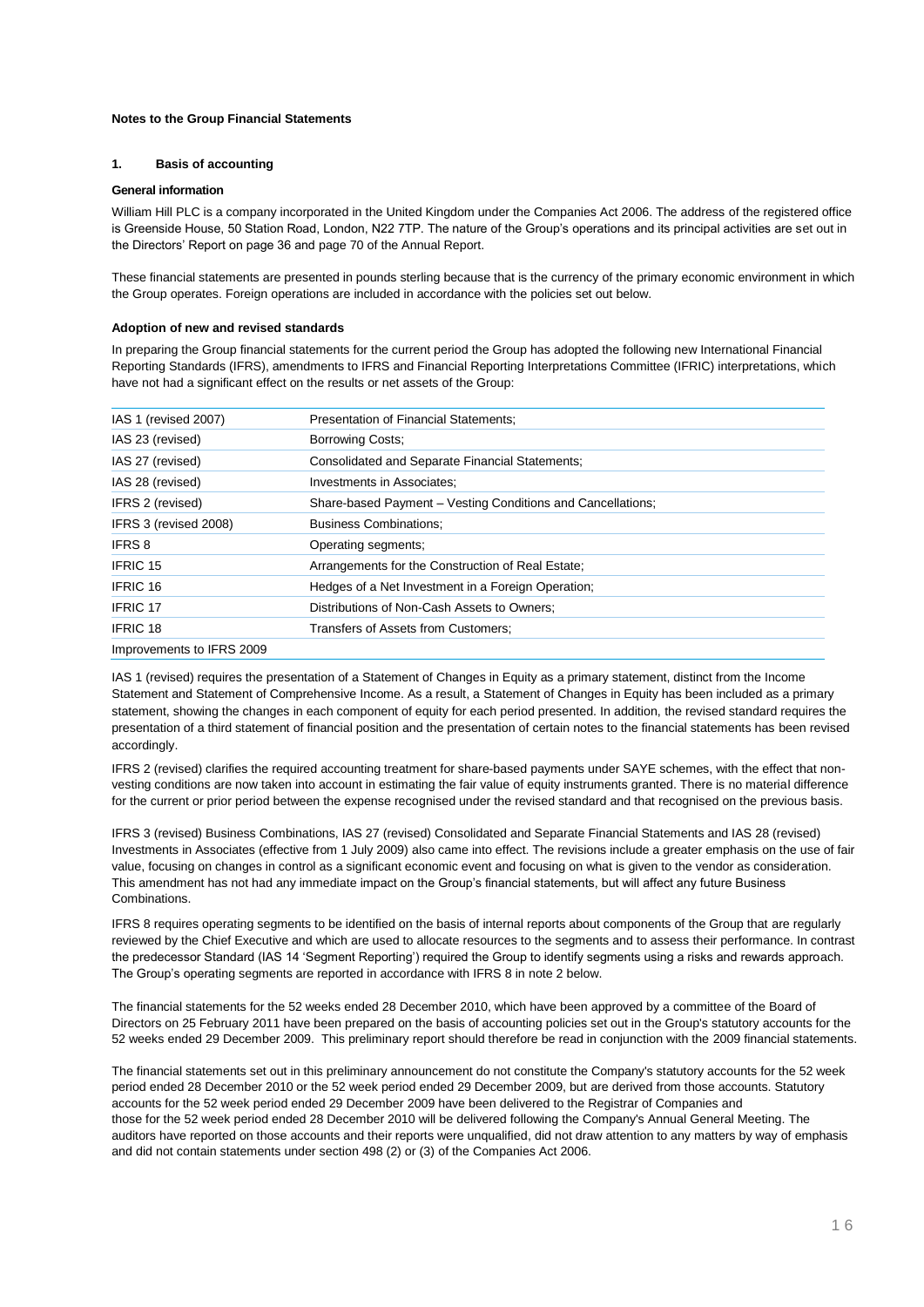Whilst the financial information included in this preliminary announcement has been computed in accordance with IFRS, this announcement does not itself contain sufficient information to comply with IFRS. The Company has published full financial statements that comply with IFRS on 25 February 2011.

### **Basis of accounting**

The Group financial statements have been prepared in accordance with IFRS. The Group financial statements have also been prepared in accordance with IFRS adopted by the European Union and therefore the Group financial statements comply with Article 4 of the EU IAS Regulation.

The Group financial statements have been prepared on the historical cost basis, except for the revaluation of certain financial instruments. The principal accounting policies adopted are set out below.

### **Basis of consolidation**

The Group financial statements incorporate the financial statements of the Company and entities controlled by the Company (its subsidiaries) made up to 28 December 2010. Control is achieved where the Company has the power to govern the financial and operating policies of an investee entity so as to obtain benefits from its activities.

The results of subsidiaries acquired or disposed of during the period are included in the Consolidated Income Statement from the effective date of acquisition or up to the effective date of disposal, as appropriate.

Where necessary, adjustments are made to the financial statements of subsidiaries to bring the accounting policies used into line with those used by the Group. All intra-Group transactions, balances, income and expenses are eliminated on consolidation.

### **Business combination**

On acquisition, the assets, liabilities and contingent liabilities of a subsidiary are measured at their fair values at the date of acquisition. Any excess of the cost of acquisition over the fair values of the identifiable net assets acquired is recognised as goodwill. Any discount on acquisition, i.e. where the cost of acquisition is below the fair values of the identifiable net assets acquired, is credited to the Income Statement in the period of acquisition.

### **Going concern**

The Group meets its day to day working capital requirements from strong operational cash flow and through its cash resources. These are supplemented when required by additional drawings under the Group"s bank loan facilities. The Group"s funding requirements for the medium term are satisfied by the Group's £550m bank loan facilities which expire in November 2015 and its £300m corporate bond which matures in November 2016. Whilst current economic conditions create uncertainty over the level of demand for the Group"s products the Group"s strategic forecasts, based on reasonable and prudent assumptions, indicate that the Group should be able to operate within the level of its currently available debt facilities. After making enquiries, the directors have a reasonable expectation that the Company and the Group have adequate resources to continue in operational existence for the foreseeable future. Accordingly, they continue to adopt the going concern basis in preparing the Annual Report and accounts.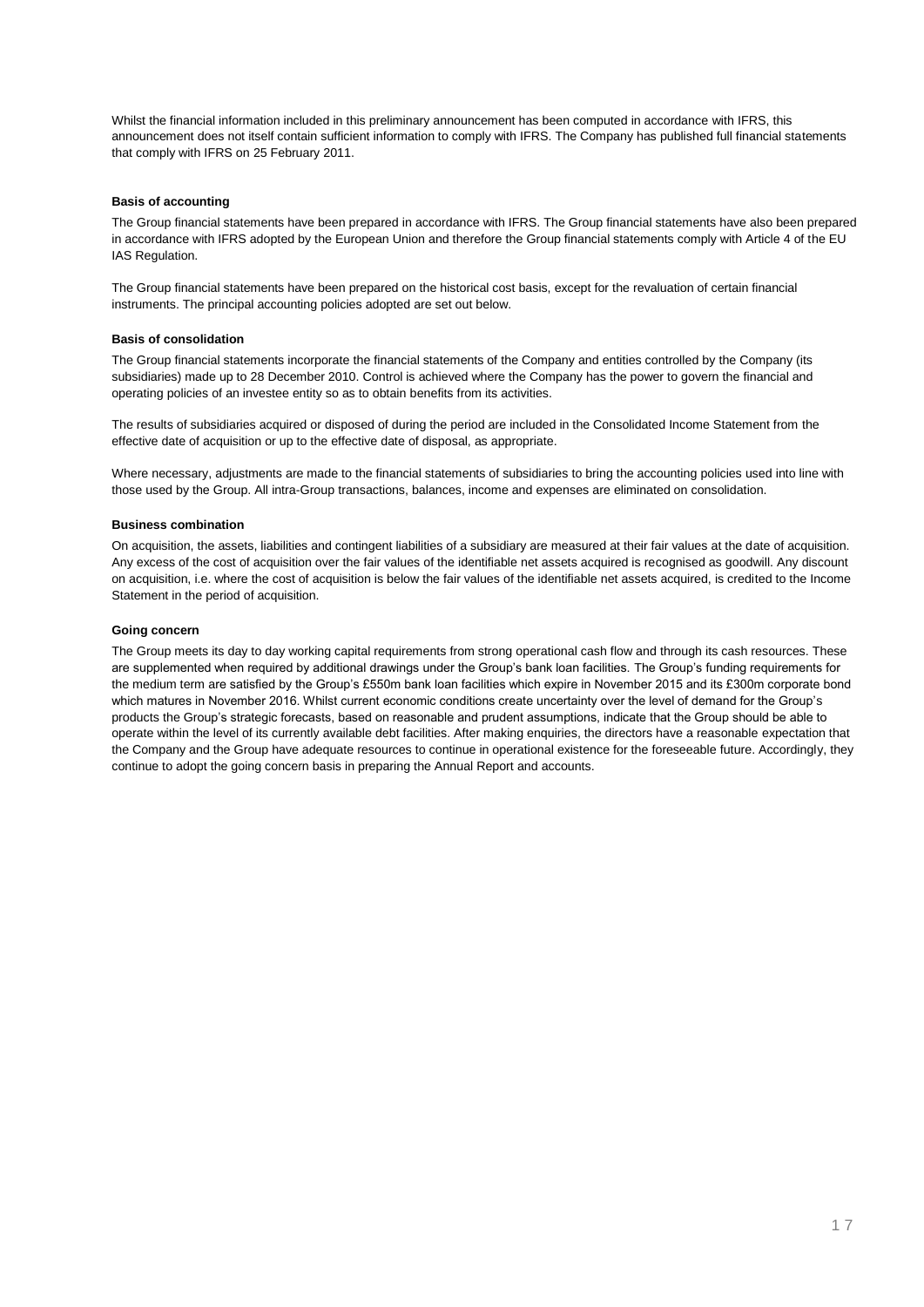### **2. Segment information**

The Board has reviewed and confirmed the Group"s reportable operating segments in line with the new guidance provided by IFRS 8 "Operating Segments". The segments disclosed below are aligned with the reports the Board and the Group"s Chief Executive review to make strategic decisions. The segments identified in accordance with IFRS 8 are consistent with those previously disclosed under IAS 14 "Segment Reporting".

The Retail distribution channel comprises all activity undertaken in LBOs including gaming machines. The Online segment comprises all activity undertaken online including an online sportsbook, online casino, online poker sites and other gaming products. The Telephone segment comprises the Group's telephone betting services including telephone bet capture positions at its call centres presently in Leeds and Sheffield. Other activities include on-course betting and greyhound stadia operations.

|                                                    | Retail<br>£m                 | Online<br>£m | <b>Telephone</b><br>£m | Other<br>£m | Corporate<br>£m | Group<br>£m |
|----------------------------------------------------|------------------------------|--------------|------------------------|-------------|-----------------|-------------|
| Amounts wagered                                    | 14,763.0                     | 1,272.7      | 457.6                  | 26.5        | $\blacksquare$  | 16,519.8    |
| Payout                                             | (13,979.9)                   | (1,021.2)    | (427.3)                | (19.6)      | $\blacksquare$  | (15, 448.0) |
| Revenue                                            | 783.1                        | 251.5        | 30.3                   | 6.9         |                 | 1,071.8     |
| GPT, duty, levies and other cost of sales          | (127.0)                      | (18.7)       | (7.7)                  | (0.9)       | $\blacksquare$  | (154.3)     |
| Gross profit                                       | 656.1                        | 232.8        | 22.6                   | 6.0         | -               | 917.5       |
| Depreciation                                       | (24.1)                       | (0.6)        | ۰                      | (0.3)       | (1.9)           | (26.9)      |
| Amortisation <sup>1</sup>                          | (3.2)                        | (10.3)       | (0.7)                  |             |                 | (14.2)      |
| Other administrative expenses                      | (424.3)                      | (134.4)      | (21.0)                 | (5.6)       | (21.2)          | (606.5)     |
| Share of result of associate and joint<br>ventures | $\qquad \qquad \blacksquare$ |              |                        |             | 3.3             | 3.3         |
| Exceptional operating items                        | 5.6                          | -            | (6.1)                  | ٠           |                 | (0.5)       |
| Segment profit/(loss) before interest              |                              |              |                        |             |                 |             |
| and tax                                            | 210.1                        | 87.5         | (5.2)                  | 0.1         | (19.8)          | 272.7       |
| Non-operating exceptional items                    |                              |              |                        |             | (25.5)          | (25.5)      |
| Investment income                                  |                              |              |                        |             | 14.0            | 14.0        |
| Finance costs                                      |                              |              |                        |             | (67.9)          | (67.9)      |
| <b>Profit before tax</b>                           |                              |              |                        |             | (99.2)          | 193.3       |

Segment information for the 52 weeks ended 28 December 2010 is as follows:

<sup>1</sup> Included within amortisation for the online segment is £3.6m of amortised intangible assets relating to trade names and affiliate relationships arising from the acquisition of PĪaytech assets and which is added back to arrive at the Group's non-statutory operating<br>profit measure of £276.8m.

|                                                       | Retail<br>£m             | Online<br>£m | Telephone<br>£m | Other<br>£m    | Corporate<br>£m          | Group<br>£m |
|-------------------------------------------------------|--------------------------|--------------|-----------------|----------------|--------------------------|-------------|
| <b>Statement of Financial Position</b><br>information |                          |              |                 |                |                          |             |
| Total segment assets                                  | 1.385.1                  | 290.0        | 61.6            | 13.8           | 60.6                     | 1.811.1     |
| Total segment liabilities                             | (54.1)                   | (61.1)       | (14.4)          | (0.3)          | (652.1)                  | (782.0)     |
| Investment in associates and joint ventures           | $\overline{\phantom{a}}$ |              |                 |                | 9.9                      | 9.9         |
| Capital additions                                     | 26.2                     | 14.0         | 2.4             | ٠              | 0.8                      | 43.4        |
| Included within Total assets:                         |                          |              |                 |                |                          |             |
| Goodwill                                              | 681.0                    | 183.9        | 45.6            | 7.1            | $\blacksquare$           | 917.6       |
| Other intangibles with indefinite lives               | 484.6                    |              |                 | $\blacksquare$ | $\overline{\phantom{a}}$ | 484.6       |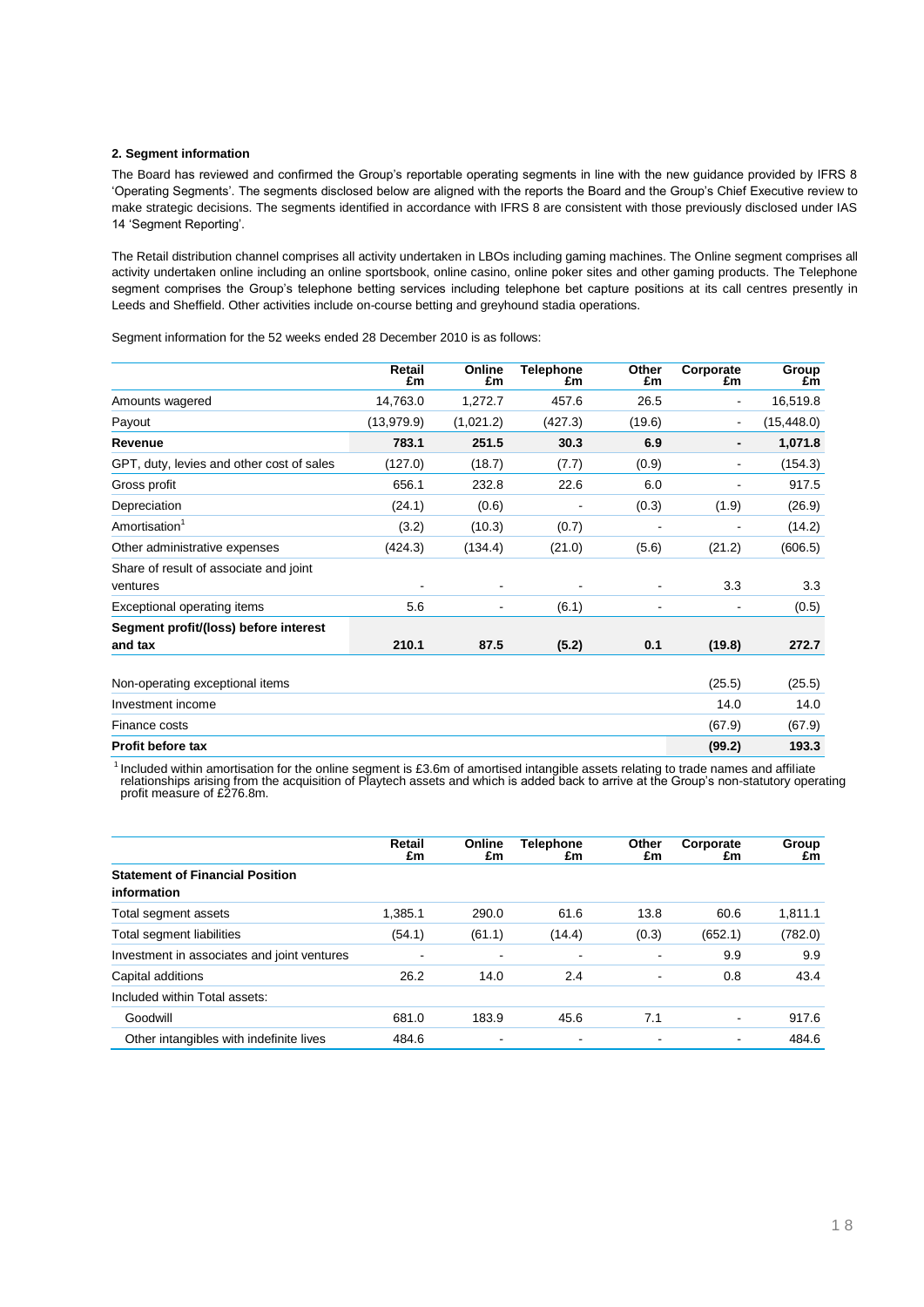Segment information for the 52 weeks ended 29 December 2009:

|                                                       | Retail<br>£m | <b>Online</b><br>£m | <b>Telephone</b><br>£m | Other<br>£m | Corporate<br>£m   | Group<br>£m |
|-------------------------------------------------------|--------------|---------------------|------------------------|-------------|-------------------|-------------|
| Amounts wagered                                       | 13,670.2     | 862.7               | 507.7                  | 29.4        | —                 | 15,070.0    |
| Payout                                                | (12, 912.7)  | (659.2)             | (478.0)                | (22.2)      | -                 | (14,072.1)  |
| Revenue                                               | 757.5        | 203.5               | 29.7                   | 7.2         |                   | 997.9       |
| GPT, duty, levies and other cost of sales             | (125.7)      | (24.7)              | (7.0)                  | (0.8)       | $\qquad \qquad -$ | (158.2)     |
| Gross profit                                          | 631.8        | 178.8               | 22.7                   | 6.4         |                   | 839.7       |
| Depreciation                                          | (23.7)       | (0.7)               | (1.2)                  | (0.3)       | (1.3)             | (27.2)      |
| Amortisation                                          | (2.1)        | (11.3)              | (0.8)                  |             |                   | (14.2)      |
| Other administrative expenses                         | (403.3)      | (97.9)              | (22.5)                 | (5.5)       | (15.8)            | (545.0)     |
| Share of result of associate and<br>joint ventures    |              |                     |                        |             | (0.3)             | (0.3)       |
| Exceptional operating items                           | (8.2)        | (10.2)              | (34.8)                 |             |                   | (53.2)      |
| Segment profit/(loss) before interest<br>and tax      | 194.5        | 58.7                | (36.6)                 | 0.6         | (17.4)            | 199.8       |
| Non-operating exceptional items                       |              |                     |                        |             | (23.4)            | (23.4)      |
| Investment income                                     |              |                     |                        |             | 11.0              | 11.0        |
| Finance costs                                         |              |                     |                        |             | (66.5)            | (66.5)      |
| <b>Profit before tax</b>                              |              |                     |                        |             | (96.3)            | 120.9       |
| <b>Statement of Financial Position</b><br>information |              |                     |                        |             |                   |             |
| Total segment assets                                  | 1,383.5      | 289.7               | 61.5                   | 14.9        | 76.7              | 1,826.3     |
| <b>Total segment liabilities</b>                      | (38.7)       | (51.2)              | (9.2)                  | (0.2)       | (789.8)           | (889.1)     |
| Investment in associates and<br>joint ventures        |              |                     |                        |             | 6.6               | 6.6         |
| Capital additions                                     | 14.4         | 14.0                | 2.3                    |             | 4.0               | 34.7        |
| Included within Total assets:                         |              |                     |                        |             |                   |             |
| Goodwill                                              | 681.0        | 183.9               | 45.6                   | 7.1         | -                 | 917.6       |
| Other intangibles with indefinite lives               | 484.6        |                     |                        |             |                   | 484.6       |

Net assets/(liabilities) have been allocated by segment where assets and liabilities can be identified with a particular channel. Corporate net assets include corporation and deferred tax, net borrowings, and pension liability as well as any assets and liabilities that cannot be allocated to a particular channel other than on an arbitrary basis.

There are no inter-segmental sales within the Group.

Revenues and non-current assets by geographical area are as follows:

|                   |                                       | Revenues                                                       |                                       | Non-current assets                                      |
|-------------------|---------------------------------------|----------------------------------------------------------------|---------------------------------------|---------------------------------------------------------|
|                   | 52 weeks<br>ended<br>28<br>2010<br>£m | 52 weeks<br>ended<br><b>December</b> 29 December<br>2009<br>£m | 52 weeks<br>ended<br>28<br>2010<br>£m | 52 weeks<br>ended<br>December 29 December<br>2009<br>£m |
| United Kingdom    | 997.8                                 | 913.6                                                          | 1,631.1                               | 1,641.6                                                 |
| Rest of the World | 74.0                                  | 84.3                                                           | 39.5                                  | 32.8                                                    |
|                   | 1.071.8                               | 997.9                                                          | 1,670.6                               | 1.674.4                                                 |

The revenue information is based on the location of the customer. Non-current asset information is based on physical location (for tangible assets) or primary operating location of the company using the asset (for intangible assets), with the exception of goodwill, which arises on consolidation and is recognised in the UK.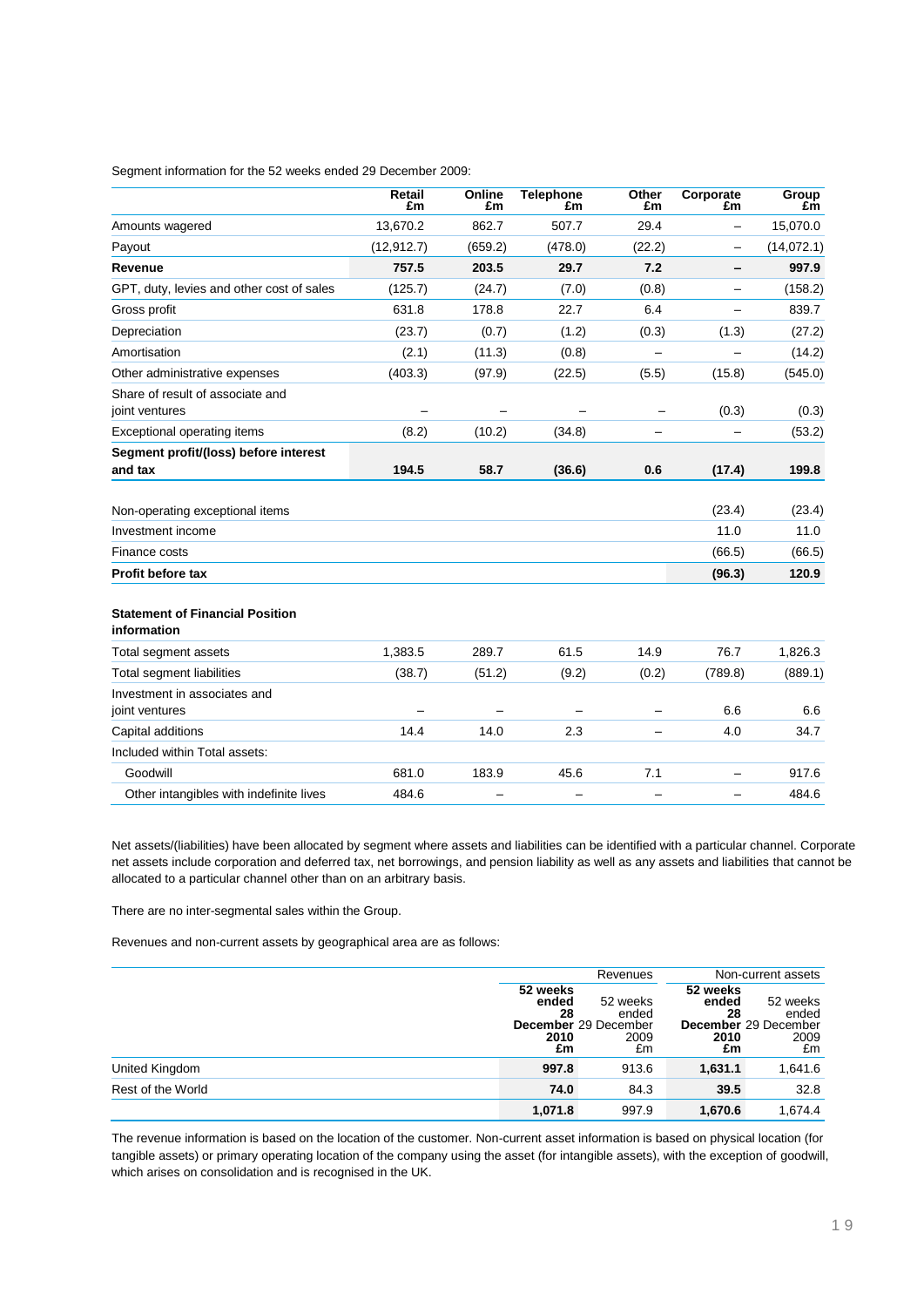The reconciliation of segment liabilities to the consolidated Statement of Financial Position is as follows:

|                                      | Assets           |                                    | Liabilities      |                                    |
|--------------------------------------|------------------|------------------------------------|------------------|------------------------------------|
|                                      | 28<br>2010<br>£m | December 29 December<br>2009<br>£m | 28<br>2010<br>£m | December 29 December<br>2009<br>£m |
| Total segment assets/(liabilities)   | 1.811.1          | 1.826.3                            | (782.0)          | (889.1)                            |
| Corporation tax assets/(liabilities) |                  |                                    | (31.6)           | (37.0)                             |
| Deferred tax assets/(liabilities)    | 16.2             | 24.1                               | (159.0)          | (168.0)                            |
| Total assets/(liabilities)           | 1,827.3          | 1,850.4                            | (972.6)          | (1,094.1)                          |

### **3. Exceptional items**

Exceptional items are those items the Group considers to be non-recurring or material in nature that should be brought to the reader"s attention in understanding the Group's financial performance. Exceptional items are as follows:

|                                                                            | 52 weeks<br>ended | 52 weeks                                    |
|----------------------------------------------------------------------------|-------------------|---------------------------------------------|
|                                                                            | 28<br>2010<br>£m  | ended<br>December 29 December<br>2009<br>£m |
| Operating                                                                  |                   |                                             |
| Integration costs in respect of William Hill Online <sup>1</sup>           |                   | (10.2)                                      |
| Telephone business goodwill write off <sup>2</sup>                         |                   | (34.8)                                      |
| Impairment of assets within Willstan Racing (Ireland) Limited <sup>3</sup> |                   | (8.2)                                       |
| VAT refund <sup>4</sup>                                                    | 5.6               |                                             |
| Restructure of Telebetting operation <sup>5</sup>                          | (6.1)             |                                             |
|                                                                            | (0.5)             | (53.2)                                      |
| Non-Operating                                                              |                   |                                             |
| Fair value loss on hedging arrangements <sup>6</sup>                       | (4.1)             | (20.5)                                      |
| Transfer to income statement on de-designation of hedges $'$               | (14.2)            |                                             |
| Costs in respect of re-financing <sup>8</sup>                              | (7.2)             | (1.2)                                       |
| Costs in respect of rights issue                                           |                   | (1.7)                                       |
|                                                                            | (25.5)            | (23.4)                                      |
| <b>Total exceptional items</b>                                             | (26.0)            | (76.6)                                      |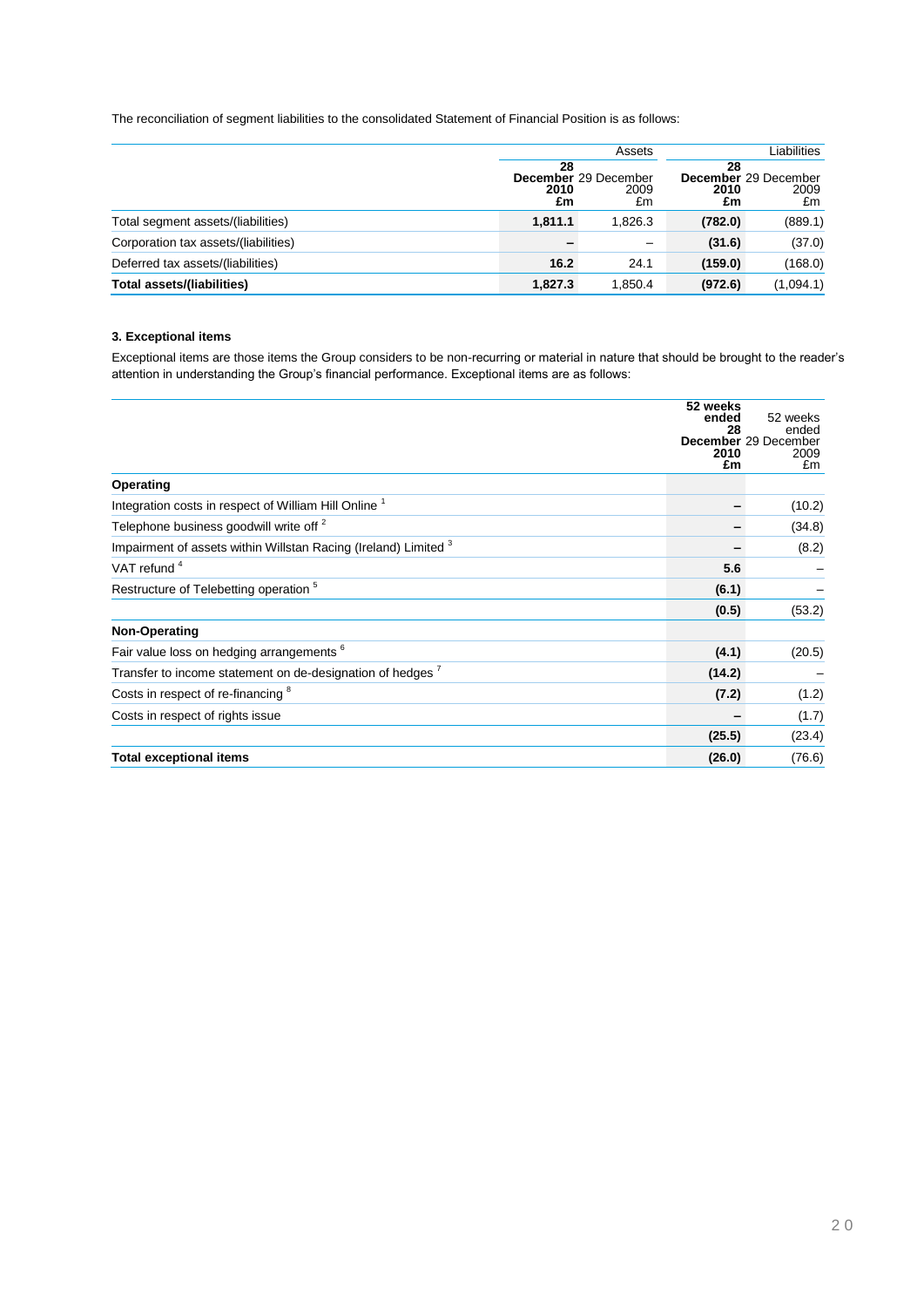The tax impact of exceptional items is as follows:

|                                                                                      | 52 weeks<br>ended<br>28<br>2010<br>£m | 52 weeks<br>ended<br>December 29 December<br>2009<br>£m |
|--------------------------------------------------------------------------------------|---------------------------------------|---------------------------------------------------------|
| Integration costs in respect of William Hill Online <sup>1</sup>                     |                                       | 2.4                                                     |
| Deferred tax relief on Irish assets write off <sup>3</sup>                           |                                       | 0.4                                                     |
| Tax on VAT refund <sup>4</sup>                                                       | (1.6)                                 |                                                         |
| Tax credit in respect of Telebetting operation restructure <sup>5</sup>              | 1.1                                   |                                                         |
| Tax credit in respect of fair value loss on hedging arrangements <sup>6</sup>        | 1.1                                   | 5.7                                                     |
| Tax credit in respect of transfer to income statement on de-designation <sup>7</sup> | 4.0                                   |                                                         |
| Tax credit in respect of finance costs <sup>8</sup>                                  | 2.1                                   | 0.3                                                     |
|                                                                                      | 6.7                                   | 8.8                                                     |

 $1$  No costs were incurred during 2010 for integration costs in relation to the WH Online transaction (2009: £10.2m, including a £1.4m) software write-down).

 $^2$  In 2009, following a review of the carrying value of goodwill in line with the requirements of IAS36, the directors wrote down the carrying value of goodwill in the telephone division by £34.8m.

<sup>3</sup> In 2009, following a review of the carrying value of goodwill in line with the requirements of IAS36, the directors wrote down the carrying value of goodwill in the Republic of Ireland LBOs by £6.8m and also wrote dow by £1.4m.

<sup>4</sup> During 2010, the Group recognised £5.6m in respect of a VAT reclaim received in the period; this arose following a favourable High Court judgement. The reclaim concerned overpaid VAT on the Group's gaming machines during this and previous periods. Due to the<br>size and nature of the amount, it was decided to disclose the item as exceptional. Whilst this remains subject to an appeal by HMRC, which if successful, could result in full repayment of these amounts, although the directors consider this unlikely.

 $^5$  During 2010, the Group's Telebetting operation was restructured. Costs in relation to the restructure were £6.1m. This restructure was<br>completed in February 2011.

 $6$  In 2010, the Group incurred £4.1m of valuation losses on ineffective swaps and collars, following adverse movements in the forward interest rate curve between the start of the year and the cessation of hedge accounting.

 $^7$  On 2 December 2010, the Group settled its existing loan facility in favour of a new facility and as a result none of the pre-existing collars and swaps were deemed effective. Hedge accounting has therefore been discontinued and the deferred portion of gains and losses in reserves has been reclassified to the income statement as an exceptional expense; £14.2m in total.

<sup>8</sup> On 2 December 2010, the Group settled its existing loan facility early and, as a result, wrote off £7.2m in finance fees.

### **4. Investment income**

|                                                    | 52 weeks<br>ended<br>28<br>2010<br>£m | 52 weeks<br>ended<br>December 29 December<br>2009<br>£m |
|----------------------------------------------------|---------------------------------------|---------------------------------------------------------|
| Interest on bank deposits                          | 0.6                                   | 1.1                                                     |
| Expected return on pension scheme assets (note 13) | 13.4                                  | 9.9                                                     |
|                                                    | 14.0                                  | 11.0                                                    |

### **5. Finance costs**

|                                                                                                      | 52 weeks<br>ended<br>28<br>2010<br>£m | 52 weeks<br>ended<br>December 29 December<br>2009<br>£m |
|------------------------------------------------------------------------------------------------------|---------------------------------------|---------------------------------------------------------|
| Interest payable and similar charges:                                                                |                                       |                                                         |
| Bank loans and overdrafts                                                                            | 35.1                                  | 31.0                                                    |
| Amortisation of finance costs                                                                        | 5.7                                   | 1.6                                                     |
| Fair value losses on interest rate swaps and collars transferred from equity for cash flow hedges of |                                       |                                                         |
| floating rate debt                                                                                   | 11.8                                  | 21.2                                                    |
| Net interest payable                                                                                 | 52.6                                  | 53.8                                                    |
| Interest on pension scheme liabilities (note 13)                                                     | 15.3                                  | 12.7                                                    |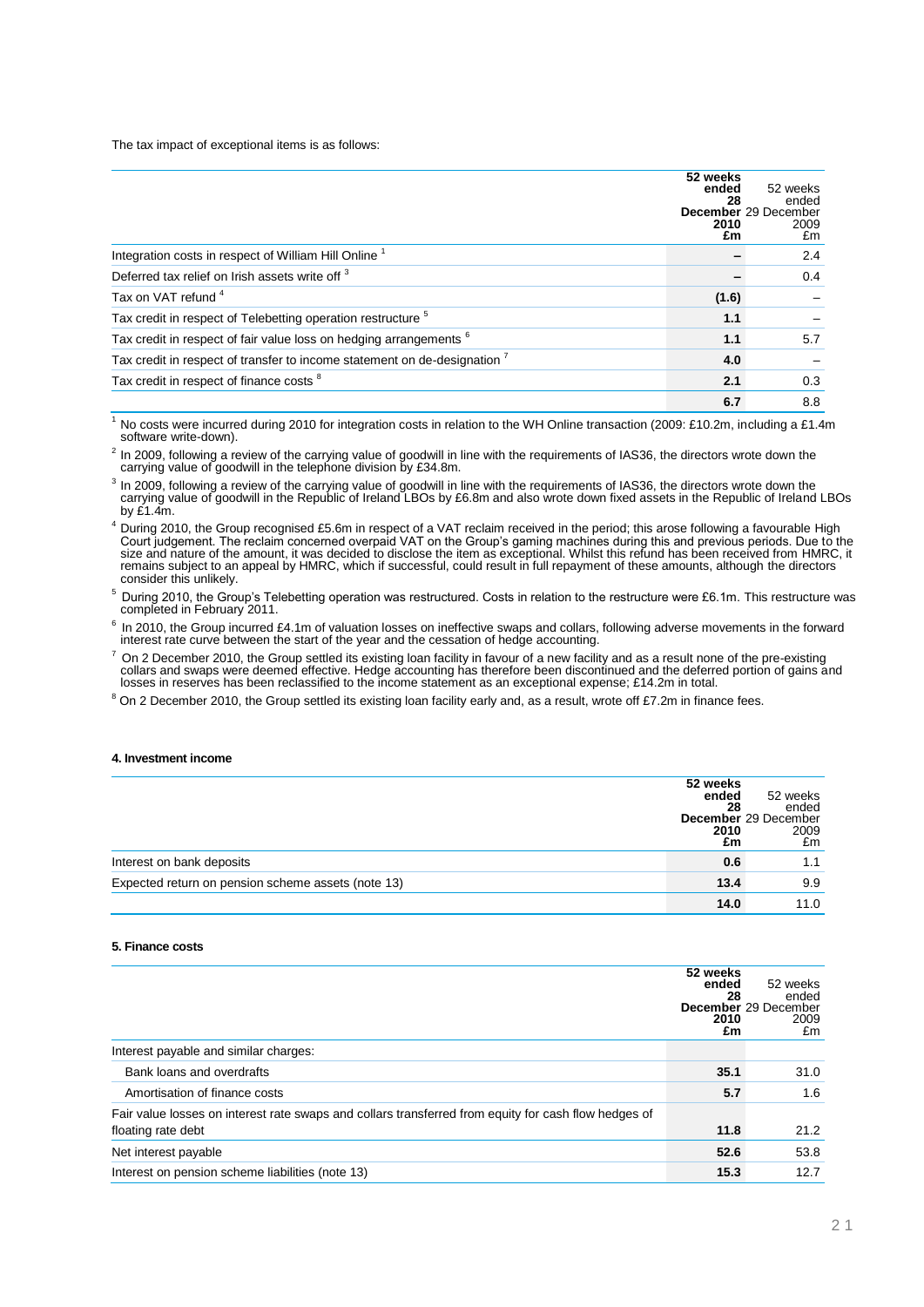### **6. Tax on profit on ordinary activities**

The tax charge comprises:

| Current tax:                                   | 52 weeks<br>ended<br>28<br>2010<br>£m | 52 weeks<br>ended<br>December 29 December<br>2009<br>£m |
|------------------------------------------------|---------------------------------------|---------------------------------------------------------|
| UK corporation tax                             | 50.6                                  | 49.9                                                    |
| Overseas tax                                   | 0.7                                   | 2.0                                                     |
| Adjustment in respect of prior periods         | (5.3)                                 | (4.1)                                                   |
| Total current tax charge                       | 46.0                                  | 47.8                                                    |
| Deferred tax:                                  |                                       |                                                         |
| Origination and reversal of timing differences | (2.0)                                 | (9.9)                                                   |
| Impact from changes in statutory tax rates     | (6.0)                                 | (2.3)                                                   |
| Adjustment in respect of prior periods         | (0.7)                                 | 4.1                                                     |
| Total deferred credit                          | (8.7)                                 | (8.1)                                                   |
| Total tax on profit on ordinary activities     | 37.3                                  | 39.7                                                    |

The effective tax rate in respect of ordinary activities before exceptional items is 20.1% (52 weeks ended 29 December 2009: 24.6%). The effective tax rate in respect of ordinary activities after exceptional items was 19.3% (52 weeks ended 29 December 2009: 32.8%). The current period's charge excluding exceptional items is lower than the statutory rate of 28.0% mainly due to a lower effective tax rate on the income of William Hill Online (defined on page 13), a deferred tax credit resulting from the enacted reduction in the UK corporation tax rate to 27% and adjustments in respect of prior periods. The differences between the total current tax shown above, and the amount calculated by applying the standard rate of UK corporation tax to the profit before tax is as follows:

|                                                                       |       | 52 weeks ended<br>28 December 2010 |       | 52 weeks ended<br>29 December 2009 |  |
|-----------------------------------------------------------------------|-------|------------------------------------|-------|------------------------------------|--|
|                                                                       | £m    | %                                  | £m    | %                                  |  |
| Profit before tax                                                     | 193.3 |                                    | 120.9 |                                    |  |
| Tax on Group profit at standard UK corporation tax rate of 28% (2009: |       |                                    |       |                                    |  |
| 28%)                                                                  | 54.1  | 28.0                               | 33.9  | 28.0                               |  |
| Impact of changes in statutory tax rates                              | (6.0) | (3.1)                              | (2.3) | (1.9)                              |  |
| Lower effective tax rate of William Hill Online                       | (7.1) | (3.7)                              | (5.4) | (4.5)                              |  |
| Tax on share of results of associates                                 | (0.9) | (0.5)                              |       |                                    |  |
| Adjustment in respect of prior periods                                | (6.0) | (3.1)                              |       |                                    |  |
| Permanent differences – non deductible expenditure                    | 3.2   | 1.7                                | 13.5  | 11.2                               |  |
| Total tax charge                                                      | 37.3  | 19.3                               | 39.7  | 32.8                               |  |

The Group earns its profits primarily in the UK and therefore the tax rate used for tax on Group profit for the purposes of this analysis is the standard rate for UK corporation tax.

The UK government has announced its intention to reduce the UK corporation tax rate from 28.0% to 24.0%, lowering the rate by 1% per annum over 4 years. The first reduction, from 28% to 27%, was enacted in the period and will be effective from 1 April 2011 for current tax purposes, but was applied to deferred tax on enactment. The impact of these proposed rate changes from 27% to 24% would be to reduce the net UK deferred tax liabilities in the Statement of Financial Position from £141.1m to £125.7m if they were all to reverse at 24.0%.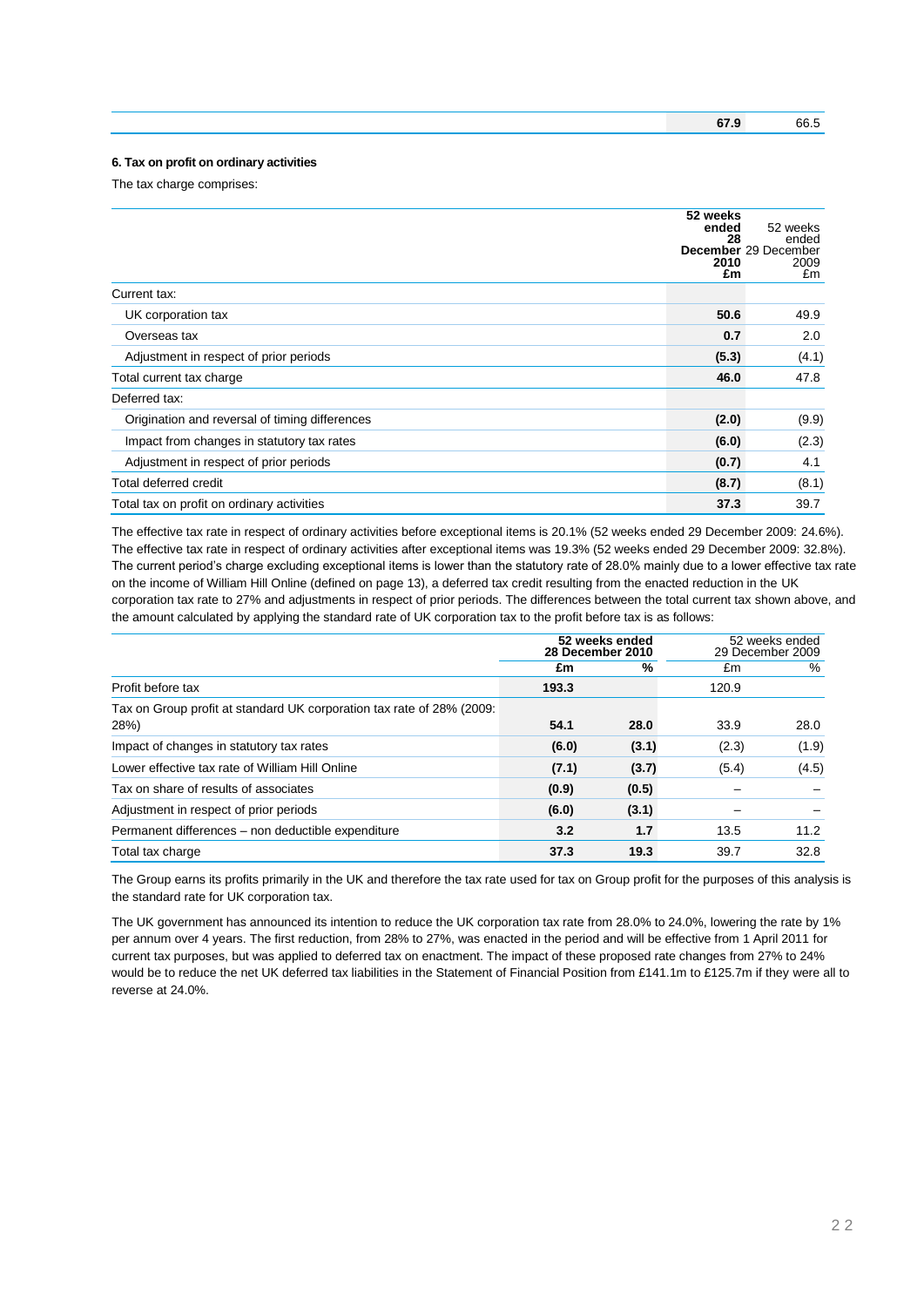### **7. Dividends proposed and paid**

|                                        | 52 weeks<br>ended<br>28<br>2010<br>Per share | 52 weeks<br>ended<br>December 29 December<br>2009<br>Per share | 52 weeks<br>ended<br>28<br>2010<br>£m | 52 weeks<br>ended<br>December 29 December<br>2009<br>£m |
|----------------------------------------|----------------------------------------------|----------------------------------------------------------------|---------------------------------------|---------------------------------------------------------|
| Equity shares:                         |                                              |                                                                |                                       |                                                         |
| - current period interim dividend paid | 2.5p                                         | 2.5p                                                           | 17.5                                  | 17.5                                                    |
| - prior period final dividend paid     | 5.0 <sub>p</sub>                             |                                                                | 34.8                                  |                                                         |
|                                        | 7.5p                                         | 2.5p                                                           | 52.3                                  | 17.5                                                    |
|                                        |                                              |                                                                |                                       |                                                         |
| Proposed dividend                      | 5.8 <sub>p</sub>                             | 5.0 <sub>p</sub>                                               | 40.5                                  | 34.9                                                    |

The proposed final dividend of 5.8p will, subject to shareholder approval, be paid on 9 June 2011 to all shareholders on the register on 6 May 2011. In line with the requirements of IAS 10 – "Events after the Reporting Period", this dividend has not been recognised within these results.

Under an agreement signed in November 2002, The William Hill Holdings 2001 Employee Benefit Trust agreed to waive all dividends. Details of shares held by the William Hill Holdings 2001 Employee Benefit Trust and in treasury are given in note 10. The Company estimates that 698.1m shares will qualify for the final dividend.

### **8. Earnings per share**

The earnings per share figures for the respective periods are as follows:

|                                                                          | 52 weeks ended 28 December 2010 |                                  |                | 52 weeks ended 29 December 2009 |                               |                |  |
|--------------------------------------------------------------------------|---------------------------------|----------------------------------|----------------|---------------------------------|-------------------------------|----------------|--|
|                                                                          |                                 | Potentially<br>dilutive<br>share |                |                                 | Potentially<br>dilutive share |                |  |
|                                                                          | <b>Basic</b>                    | options                          | <b>Diluted</b> | <b>Basic</b>                    | options                       | <b>Diluted</b> |  |
| Profit after tax attributable to equity<br>holders of the parent for the |                                 |                                  |                |                                 |                               |                |  |
| financial period £m                                                      | 129.7                           |                                  | 129.7          | 61.1                            |                               | 61.1           |  |
| Exceptional items (note 3) £m                                            | 26.0                            |                                  | 26.0           | 76.6                            | $\overline{\phantom{0}}$      | 76.6           |  |
| Exceptional items - tax charge                                           |                                 |                                  |                |                                 |                               |                |  |
| $(note 3)$ $Em$                                                          | (6.7)                           |                                  | (6.7)          | (8.8)                           |                               | (8.8)          |  |
| Amortisation of intangibles £m                                           | 2.6                             |                                  | 2.6            | 4.0                             |                               | 4.0            |  |
| Non-controlling interest share of<br>exceptional £m                      |                                 |                                  |                | (0.5)                           |                               | (0.5)          |  |
| Profit after tax for the financial<br>period before exceptional items £m | 151.6                           |                                  | 151.6          | 132.4                           |                               | 132.4          |  |
| Weighted average number of shares<br>(million)                           | 697.9                           | 6.5                              | 704.4          | 641.3                           | 5.8                           | 647.1          |  |
| Earnings per share (pence)                                               | 18.6                            | (0.2)                            | 18.4           | 9.5                             | (0.1)                         | 9.4            |  |
| Amortisation adjustment (pence)                                          | 0.4                             |                                  | 0.4            | 0.5                             |                               | 0.5            |  |
| Exceptional adjustment (pence)                                           | 2.7                             |                                  | 2.7            | 10.6                            | $\overline{\phantom{0}}$      | 10.6           |  |
| Earnings per share - adjusted (pence)                                    | 21.7                            | (0.2)                            | 21.5           | 20.6                            | (0.1)                         | 20.5           |  |
| Earnings per share – before exceptional                                  |                                 |                                  |                |                                 |                               |                |  |
| items (pence)                                                            | 21.3                            | (0.2)                            | 21.1           | 20.1                            | (0.1)                         | 20.0           |  |

An adjusted earnings per share, based on profit for the prior period before exceptional items, has been presented in order to highlight the underlying performance of the Group.

The basic weighted average number of shares excludes shares held by The William Hill Holdings 2001 Employee Benefit Trust and those shares held in treasury as such shares do not qualify for dividends. The effect of this was to reduce the average number of shares by 3.8m in the 52 weeks ended 28 December 2010 (52 weeks ended 29 December 2009: 4.5m).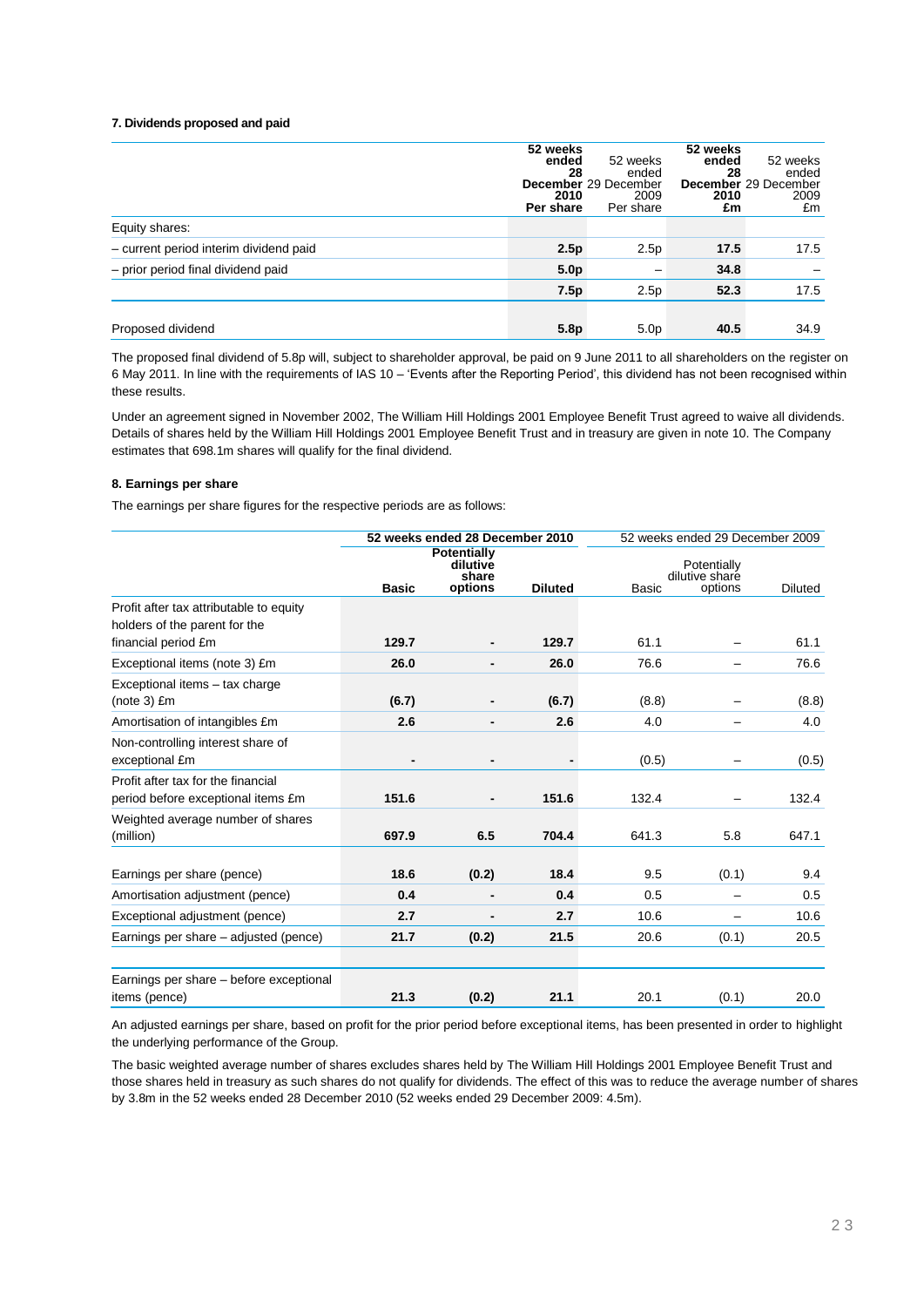#### **9. Bank loans and other borrowings**

|                                                                                    | 28<br><b>December</b><br>2010<br>£m | 29<br>December<br>2009<br>£m | 30<br>December<br>2008<br>£m |
|------------------------------------------------------------------------------------|-------------------------------------|------------------------------|------------------------------|
| Borrowings at amortised cost                                                       |                                     |                              |                              |
| <b>Bank loans</b>                                                                  | 260.0                               | 375.0                        | 1,070.0                      |
| £300m 7.125% Guaranteed Notes due 2016                                             | 300.0                               | 300.0                        |                              |
|                                                                                    | 560.0                               | 675.0                        | 1,070.0                      |
| The borrowings are repayable as follows:                                           |                                     |                              |                              |
| Amounts due for settlement within one year                                         |                                     | 375.0                        |                              |
| In the second year                                                                 |                                     |                              | 820.0                        |
| In the third to fifth years inclusive                                              | 260.0                               |                              | 250.0                        |
| After more than five years                                                         | 300.0                               | 300.0                        |                              |
|                                                                                    | 560.0                               | 675.0                        | 1,070.0                      |
| Less: expenses relating to bank loans                                              | (6.5)                               | (0.2)                        | (2.0)                        |
| Less: discount on £300m 7.125% Guaranteed Notes due 2016 issued for £297.9m        | (1.8)                               | (2.1)                        |                              |
| Less: expenses relating to £300m 7.125% Guaranteed Notes due 2016                  | (3.6)                               | (4.0)                        |                              |
|                                                                                    | 548.1                               | 668.7                        | 1,068.0                      |
| Less: amount due for settlement within 12 months (shown under current liabilities) |                                     | (374.8)                      |                              |
| Amount due for settlement after 12 months                                          | 548.1                               | 293.9                        | 1,068.0                      |

#### **Bank Facilities**

As at 28 December 2010, the Group had a committed bank loan facility of £550m provided by a syndicate of banks. On 2 December 2010, £260m of this facility was drawn down. This facility is a Revolving Credit Facility ("RCF"), expiring in November 2015.

Borrowings under the RCF are unsecured but are guaranteed by the Company and by William Hill Organization Limited, one of the principal operating subsidiaries of the Company.

Borrowings under the Facility incur interest at LIBOR plus a margin of between 2.00% and 2.75%, determined by the Group"s consolidated Net Debt to EBITDA ratio as defined in the loan agreement. A commitment fee, equivalent to 40% of the margin, is also payable in respect of available but undrawn borrowings under the RCF.

The upfront participation and other fees plus associated costs incurred in arranging the RCF have been capitalised as prepayments in the Consolidated Statement of Financial Position and are being amortised on a straight line basis over the life of the facility. Unamortised finance fees in respect of the Group"s previous bank loan arrangements, which have been terminated, have been written off as an exceptional item (see note 3).

### **Corporate Bonds**

As part of its strategy to diversify its funding sources, the Company issued £300m of corporate bonds to investors in 2009. These bonds mature in November 2016 and are guaranteed by William Hill Organization Limited, a principal subsidiary of the Company. The bonds carry a coupon of 7.125% but together with the discount on issue of the bonds bear an effective interest rate of 7.25%. Finance fees and associated costs incurred on the issue of the bonds together with the discount on issue have been capitalised in the Consolidated Statement of Financial Position and are being amortised over the life of the bonds.

### **Overdraft facility**

At 28 December 2010, the Group had an overdraft facility with National Westminster Bank plc of £5m (29 December 2009: £5m). The balance on this facility at 28 December 2010 was £nil (29 December 2009: £nil).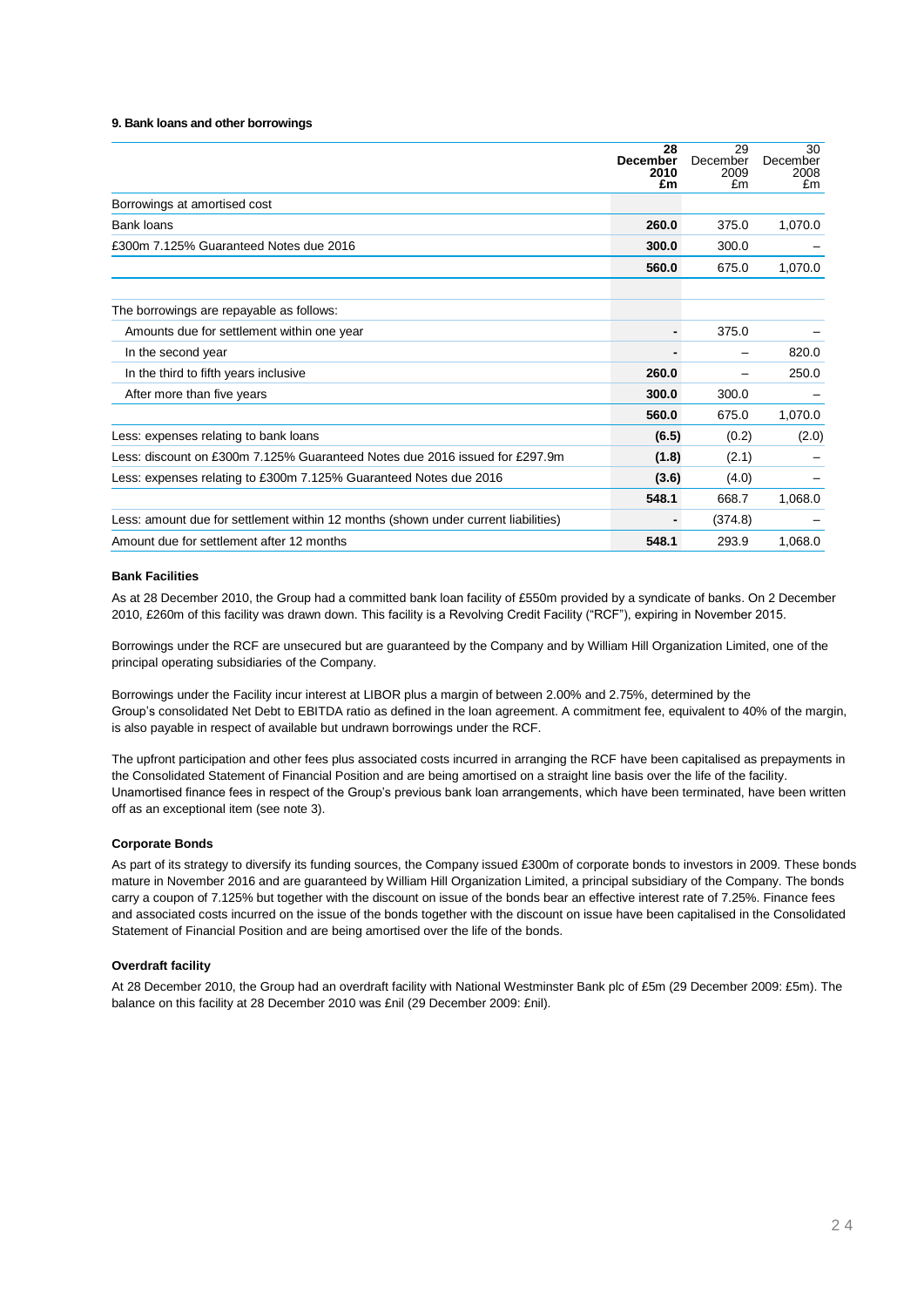### **10. Own shares**

|                                      | £m     |
|--------------------------------------|--------|
| At 31 December 2008                  | (31.1) |
| Transfer of own shares to recipients | 7.2    |
| At 29 December 2009                  | (23.9) |
| Transfer of own shares to recipients | 5.3    |
| At 28 December 2010                  | (18.6) |

Own shares held comprise:

|                           |                            | 28 December 2010              |            |                     | 29 December 2009       |            |                     | 30 December 2008       |            |
|---------------------------|----------------------------|-------------------------------|------------|---------------------|------------------------|------------|---------------------|------------------------|------------|
|                           | <b>Number</b><br>of shares | <b>Nominal</b><br>value<br>£m | Cost<br>£m | Number<br>of shares | Nominal<br>value<br>£m | Cost<br>£m | Number<br>of shares | Nominal<br>value<br>£m | Cost<br>£m |
| William Hill Holdings EBT | 3,155,000                  | 0.3                           | 16.7       | 3.810.000           | 0.4                    | 20.2       | 1.000               |                        |            |
| Treasury shares           | 355,000                    | -                             | 1.9        | 701.000             | 0.1                    | 3.7        | 5.846.000           | 0.6                    | 31.1       |
|                           | 3,510,000                  | 0.3                           | 18.6       | 4.511.000           | 0.5                    | 23.9       | 5.847.000           | 0.6                    | 31.1       |

The shares held in treasury were purchased at a weighted average price of £5.32 (29 December 2009: £5.32). The shares held in the William Hill Holdings EBT were purchased at a weighted average price of £5.32 (29 December 2009: £5.32).

### **11. Non-controlling interest**

|                                         | £m     |
|-----------------------------------------|--------|
| At 31 December 2008                     | 9.5    |
| Playtech share of profit for the period | 20.1   |
| Amounts paid to Playtech                | (17.4) |
| At 29 December 2009                     | 12.2   |
| Playtech share of profit for the period | 26.3   |
| Amounts paid to Playtech                | (27.0) |
| At 28 December 2010                     | 11.5   |

The non-controlling interest relates to the 29% share in William Hill Online owned by Playtech Limited.

Payments are made to Playtech by the Group subsidiaries under various service and equity agreements. The Group considers the substance of individual payments in determining their accounting treatment. Where it is concluded that the payments are in respect of Playtech's investment in the Group's subsidiary, they are treated as profits attributable to the non-controlling interest. Where they represent additional services rendered, they are disclosed within operating costs in the Online segment.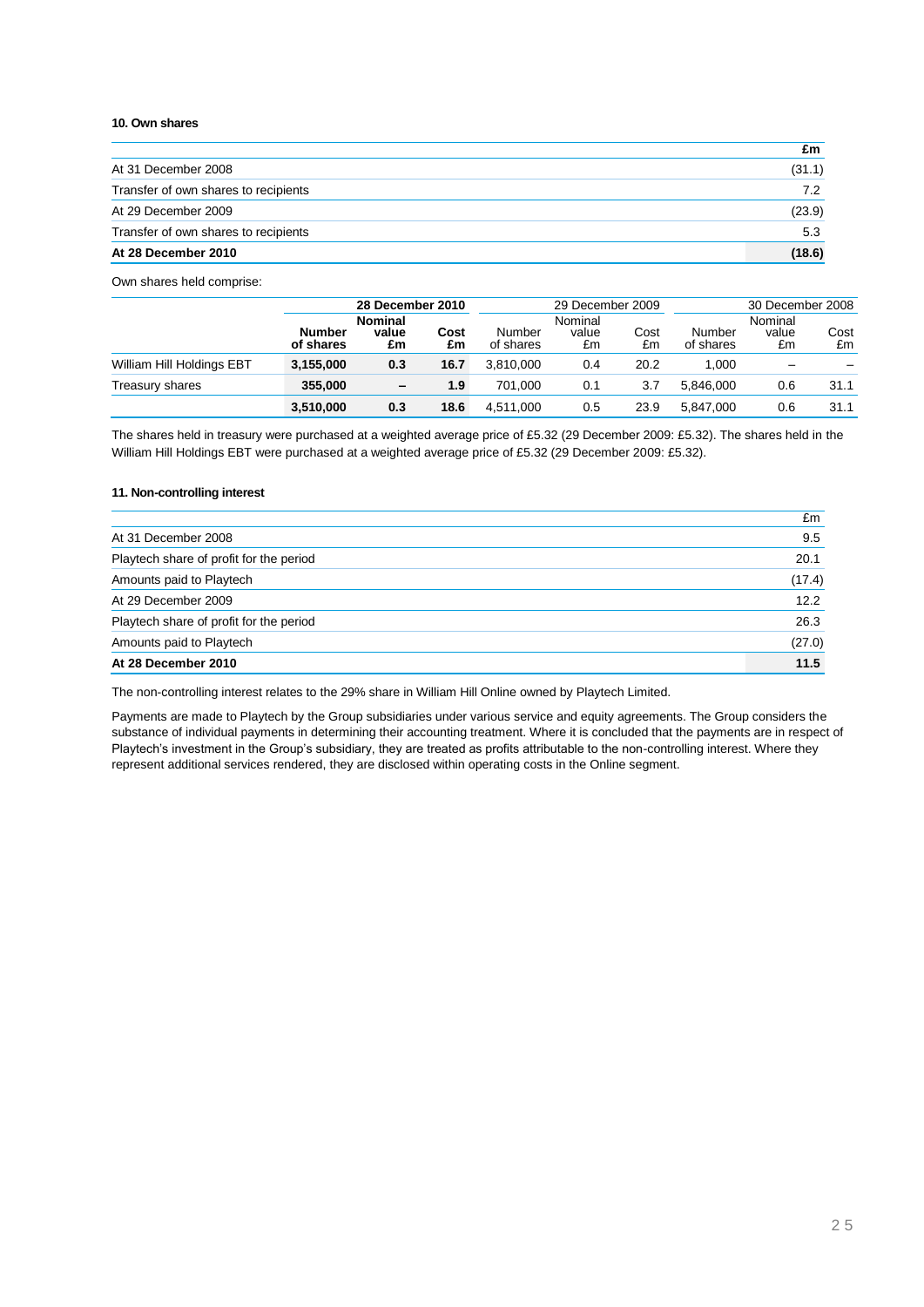## **12. Notes to the cash flow statement**

|                                                             | 52 weeks<br>ended | 52 weeks                                    |
|-------------------------------------------------------------|-------------------|---------------------------------------------|
|                                                             | 28<br>2010<br>£m  | ended<br>December 29 December<br>2009<br>£m |
| Profit before interest and tax, excluding exceptional items | 273.2             | 253.0                                       |
| Adjustments for:                                            |                   |                                             |
| Share of result of associates and joint ventures            | (3.3)             | 0.3                                         |
| Depreciation of property, plant and equipment               | 26.9              | 28.6                                        |
| Amortisation of computer software                           | 10.6              | 8.7                                         |
| Amortisation of Trade Names, affiliates and NCA             | 3.6               | 5.5                                         |
| Loss on disposal of property, plant and equipment           | 0.9               | 1.7                                         |
| Gain on disposal of land and buildings                      | (1.5)             | (0.7)                                       |
| Cost charged in respect of share remuneration               | 4.7               | 5.0                                         |
| Defined benefit pension cost less cash contributions        | (8.2)             | (9.8)                                       |
| Foreign exchange reserve movement                           | 0.6               | (0.8)                                       |
| Exceptional operating income/(expense)                      | 3.2               | (8.4)                                       |
| Movement on financial derivatives                           | 0.8               | 0.7                                         |
| Operating cash flows before movements in working capital:   | 311.5             | 283.8                                       |
| Decrease in inventories                                     |                   | 0.2                                         |
| Increase in receivables                                     | (2.2)             | (11.7)                                      |
| Increase in payables                                        | 32.0              | 7.6                                         |
| Cash generated by operations                                | 341.3             | 279.9                                       |
| Income taxes paid                                           | (51.7)            | (49.3)                                      |
| Interest paid                                               | (65.7)            | (60.2)                                      |
| Net cash from operating activities                          | 223.9             | 170.4                                       |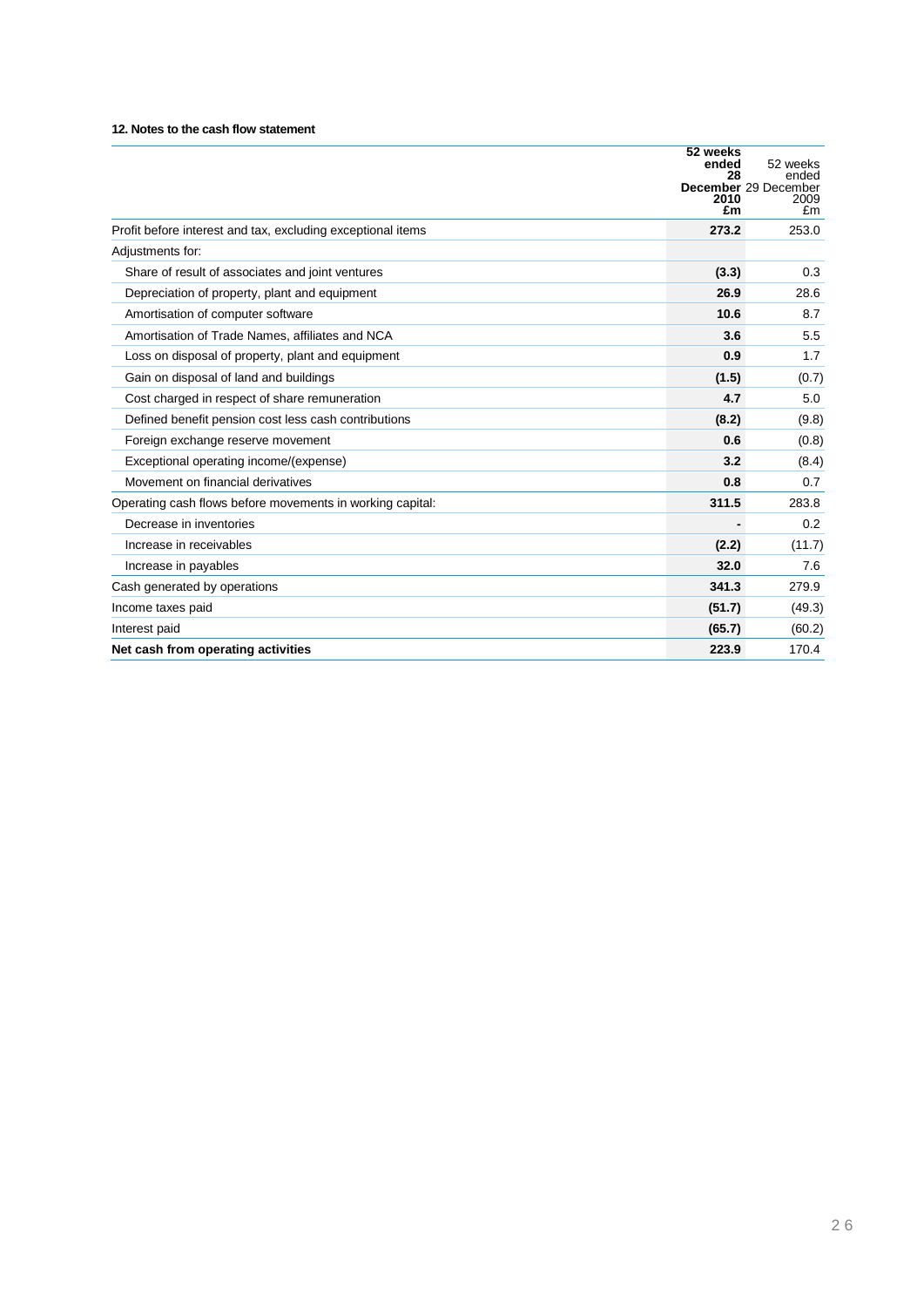#### **13. Retirement benefit schemes**

The Group operates a number of defined contribution and defined benefit pension schemes in the United Kingdom and Republic of Ireland. The UK schemes are operated under a single trust and the assets of all the schemes held separately from those of the Group in funds under the control of trustees. The respective costs of these schemes are as follows:

|                                                                                  | 52 weeks<br>ended<br>28<br>2010<br>£m | 52 weeks<br>ended<br>December 29 December<br>2009<br>£m |
|----------------------------------------------------------------------------------|---------------------------------------|---------------------------------------------------------|
| Defined contribution scheme (charged to profit before interest and tax)          | 2.4                                   | 2.2                                                     |
| Defined benefit scheme (charged to profit before interest and tax)               | 6.0                                   | 5.2                                                     |
| Defined benefit scheme (charged to finance costs)                                | 1.9                                   | 2.8                                                     |
| Defined benefit scheme ((credited)/charged to Statement of Comprehensive Income) | (6.1)                                 | 24.2                                                    |
|                                                                                  | 4.2                                   | 34.4                                                    |

### **Defined contribution schemes**

The defined contribution scheme, to which both the Group and employees contribute to fund the benefits are available for all eligible employees. The only obligation of the Group with respect to these schemes is to make the specified contributions.

The total cost charged to income in respect of these schemes represents contributions payable to this scheme by the Group at rates specified in the rules of the scheme. As at 28 December 2010, contributions of £nil (29 December 2009: £0.4m) due in respect of the current reporting period had not been paid over to the schemes.

#### **Defined benefit scheme**

The Group also operates a defined benefit scheme in the UK for eligible employees which closed to new members in 2002. Under the scheme, employees are entitled to retirement benefits varying between 1.67% and 3.33% of final pensionable pay for each year of service on attainment of a retirement age of 63. The scheme is a funded scheme and the rate of Company contributions paid during 2010 for future service benefits was 25.0% of members" pensionable pay. In addition, during 2010 the Group made an additional contribution of £9.4m as part of a funding plan agreed with the trustees to remove the funding deficit disclosed on the basis of the formal actuarial valuation at 30 September 2007. The general principles adopted by the Trustees for the purposes of this funding valuation are that the assumptions used, taken as a whole, will be sufficiently prudent for pensions already in payment to continue to be paid, and to reflect the commitments which will arise from members' accrued pensions right.

For the purposes of preparing the information disclosed in these accounts, a full actuarial valuation of the scheme was carried out at 30 September 2007 and updated to 28 December 2010 by a qualified independent actuary. The present value of the defined benefit obligation, the related current service cost and past service cost were measured using the projected unit credit method. The current triennial valuation at 30 September 2010 is ongoing.

With effect from 31 March 2011, the defined benefit scheme will be closed to future accrual. Employed members of this scheme will be automatically transferred into the defined contribution scheme.

### **Disclosure of principal assumptions**

The financial assumptions used by the actuary in determining the present value of the defined benefit scheme"s liabilities were:

|                                         | 28<br><b>December</b><br>2010 | 29<br>December<br>2009 | 30<br>December<br>2008 |
|-----------------------------------------|-------------------------------|------------------------|------------------------|
| Rate of increase of salaries            | 4.50%                         | 4.60%                  | 3.75%                  |
| Rate of increase of pensions in payment | 3.50%                         | 3.60%                  | 2.75%                  |
| Discount rate                           | 5.50%                         | 5.70%                  | 6.00%                  |
| Rate of increase in inflation           | 3.50%                         | 3.60%                  | 2.75%                  |

In accordance with the accounting standard, the discount rate has been determined by reference to market yields at the period end date on high quality fixed income investments at a term consistent with the expected duration of the liabilities. Price inflation is determined by the difference between the yields on fixed and index-linked government bonds with an adjustment to allow for differences in the demand for these bonds, which can distort this figure. The Bank of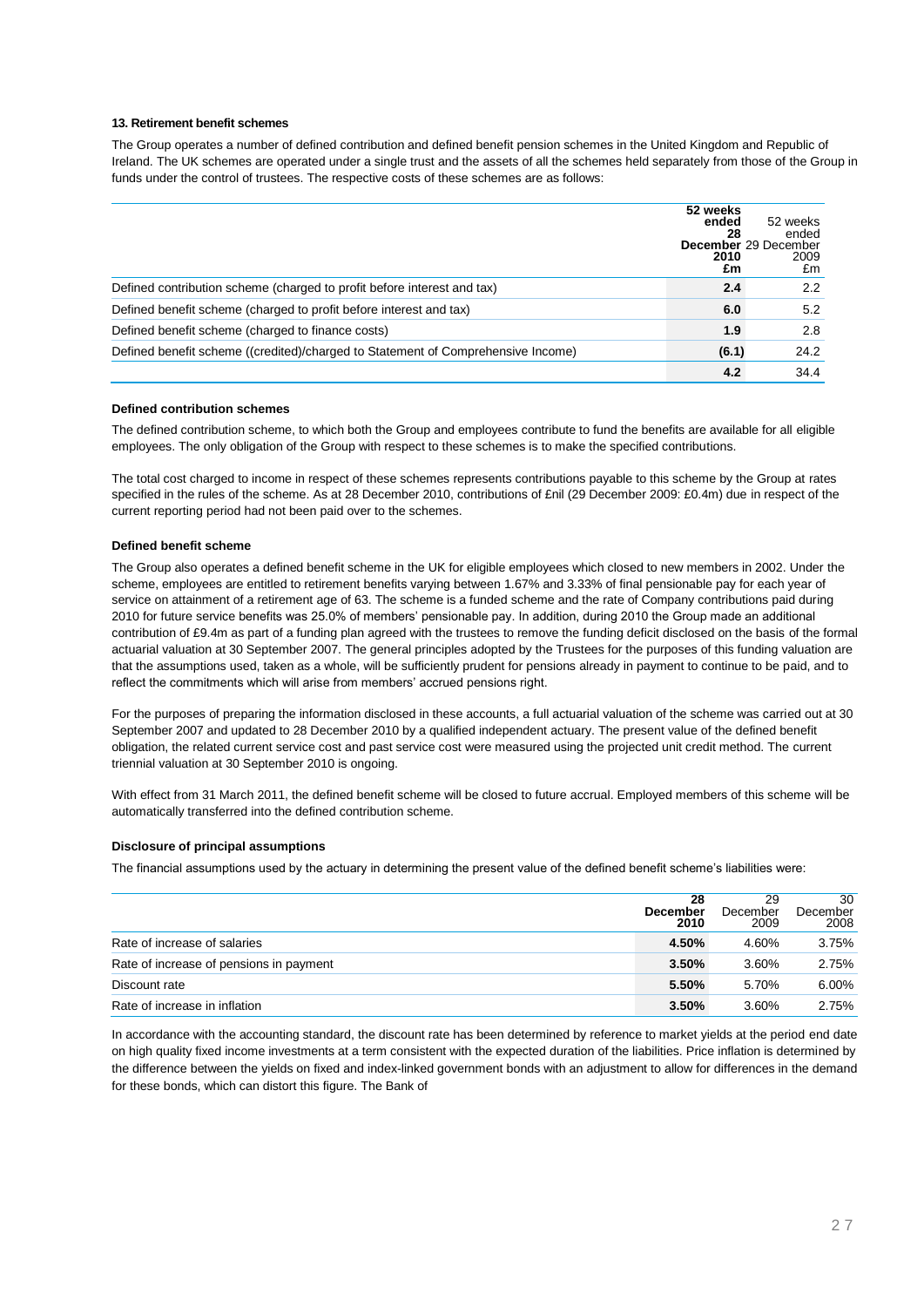England target inflation rate has also been considered in setting this assumption. The expected rate of salary growth and pension increases are set with reference to the expected rate of inflation. No change has been made to the basis of inflation applied to pension increases in the scheme.

The mortality assumption is kept under review and has been updated. The current life expectancies for a male member underlying the value of the accrued liabilities are:

| Life expectancy at age 63 | 28<br>2010 | <b>December</b> 29 December<br>2009 |
|---------------------------|------------|-------------------------------------|
| Member currently aged 63  | 24 years   | 24 years                            |
| Member currently aged 45  | 25 years   | 25 years                            |

The assets in the scheme and their expected rate of return are set out in the table below. The expected rate of return is determined by taking the long term rates of return available on government and corporate bonds at the period end date. The expected return on equities is calculated by applying a suitable "risk premium" to the return on government bonds having regard to historic returns and long-term future expectations.

|                                     | 28 December 2010               |             | 29 December 2009        |             | 30 December 2008        |             |
|-------------------------------------|--------------------------------|-------------|-------------------------|-------------|-------------------------|-------------|
|                                     | <b>Expected</b><br>return<br>% | Value<br>£m | Expected<br>return<br>% | Value<br>£m | Expected<br>return<br>% | Value<br>£m |
| Equities                            | 6.3                            | 149.9       | 6.5                     | 132.0       | 5.9                     | 91.4        |
| Corporate Bonds                     | 5.5                            | 37.4        | 5.7                     | 33.3        | 6.0                     | 28.4        |
| Gilts and Cash                      | 4.3                            | 74.5        | 4.5                     | 64.9        | 3.9                     | 69.6        |
| Total market value of assets        |                                | 261.8       |                         | 230.2       |                         | 189.4       |
| Present value of scheme liabilities |                                | (292.7)     |                         | (273.4)     |                         | (215.3)     |
| Deficit in scheme                   |                                | (30.9)      |                         | (43.2)      |                         | (25.9)      |

Analysis of the amount charged to profit before interest and tax:

|                        | 52 weeks |                      |
|------------------------|----------|----------------------|
|                        | ended    | 52 weeks             |
|                        | 28       | ended                |
|                        |          | December 29 December |
|                        | 2010     | 2009                 |
|                        | £m       | £m                   |
| Current service cost   | 5.7      | 4.8                  |
| Past service cost      | 0.3      | 0.4                  |
| Total operating charge | 6.0      | 5.2                  |

Analysis of the amount charged/(credited) to finance costs:

|                                          | 52 weeks<br>ended<br>28<br>2010<br>£m | 52 weeks<br>ended<br>December 29 December<br>2009<br>£m |
|------------------------------------------|---------------------------------------|---------------------------------------------------------|
| Expected return on pension scheme assets | (13.4)                                | (9.9)                                                   |
| Interest on pension scheme liabilities   | 15.3                                  | 12.7                                                    |
| Net cost                                 | 1.9                                   | 2.8                                                     |

Analysis of the amounts recognised in the Consolidated Statement of Comprehensive Income:

|                                                                               | 52 weeks<br>ended<br>28<br>2010<br>£m | 52 weeks<br>ended<br>December 29 December<br>2009<br>£m |
|-------------------------------------------------------------------------------|---------------------------------------|---------------------------------------------------------|
| Actual return less expected return on pension scheme assets                   | (12.5)                                | (22.6)                                                  |
| Experience gains arising on the scheme liabilities                            |                                       | (2.6)                                                   |
| Changes in assumptions underlying the present value of the scheme liabilities | 6.4                                   | 49.4                                                    |
|                                                                               | (6.1)                                 | 24.2                                                    |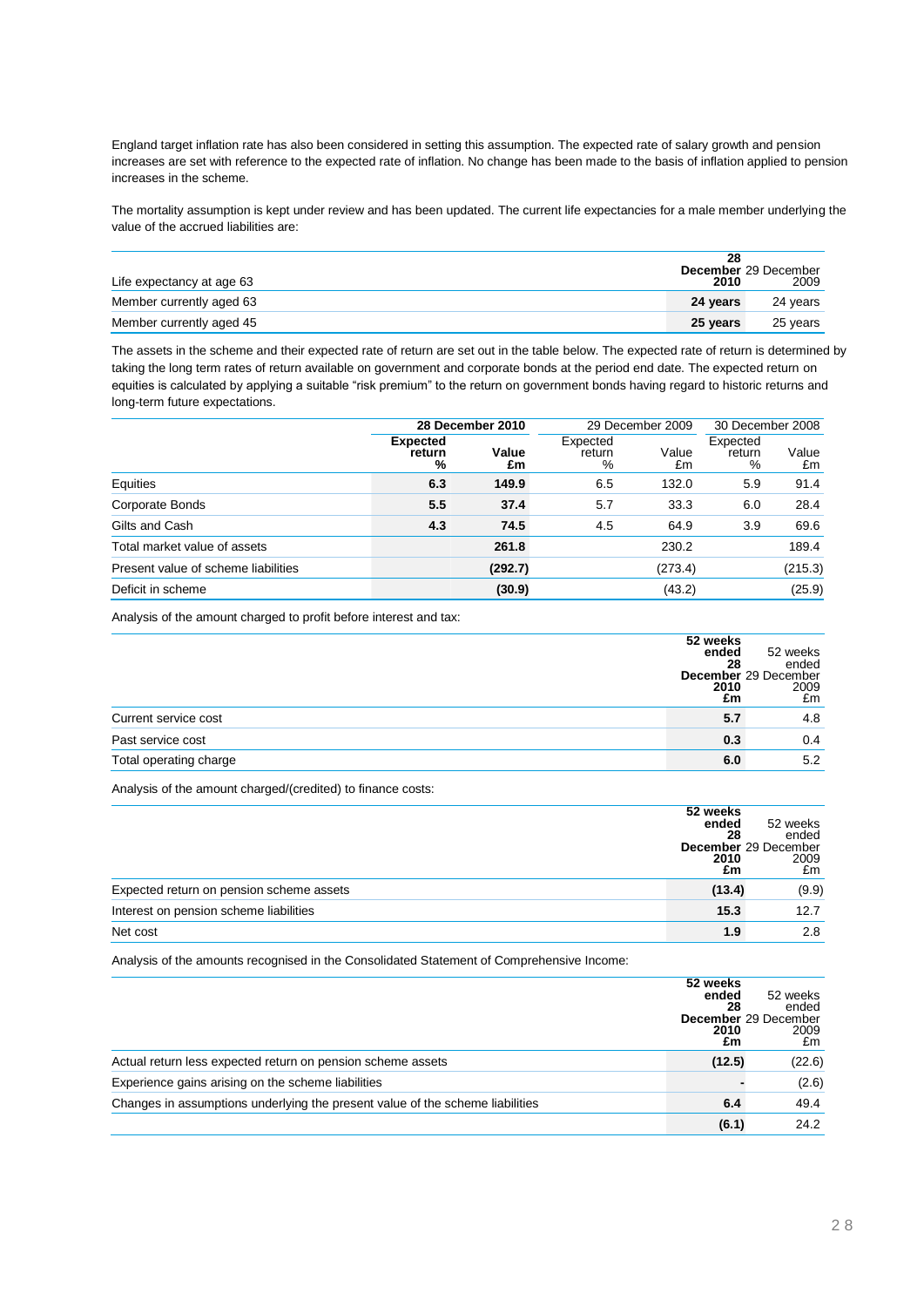## **Movements in the present value of defined benefit obligations in the current period were as follows:**

|                                   | 28         |                                    |  |  |
|-----------------------------------|------------|------------------------------------|--|--|
|                                   | 2010<br>£m | December 29 December<br>2009<br>£m |  |  |
| At beginning of period            | 273.4      | 215.3                              |  |  |
| Movement in period:               |            |                                    |  |  |
| Service cost                      | 5.7        | 4.8                                |  |  |
| Interest cost                     | 15.3       | 12.7                               |  |  |
| Contributions from scheme members | 0.8        | 1.0                                |  |  |
| <b>Actuarial losses</b>           | 6.4        | 46.8                               |  |  |
| Benefits paid                     | (9.2)      | (7.6)                              |  |  |
| Past service cost                 | 0.3        | 0.4                                |  |  |
| At end of period                  | 292.7      | 273.4                              |  |  |

Movements in the present value of fair value of scheme assets in the current period were as follows:

|                                             | 28<br>2010<br>£m | December 29 December<br>2009<br>£m |
|---------------------------------------------|------------------|------------------------------------|
| At beginning of period                      | 230.2            | 189.4                              |
| Movement in period:                         |                  |                                    |
| Expected return on scheme assets            | 13.4             | 9.9                                |
| Actuarial gains                             | 12.5             | 22.6                               |
| Contributions from the sponsoring companies | 14.1             | 14.9                               |
| Contributions from scheme members           | 0.8              | 1.0                                |
| Benefits paid                               | (9.2)            | (7.6)                              |
| At end of period                            | 261.8            | 230.2                              |